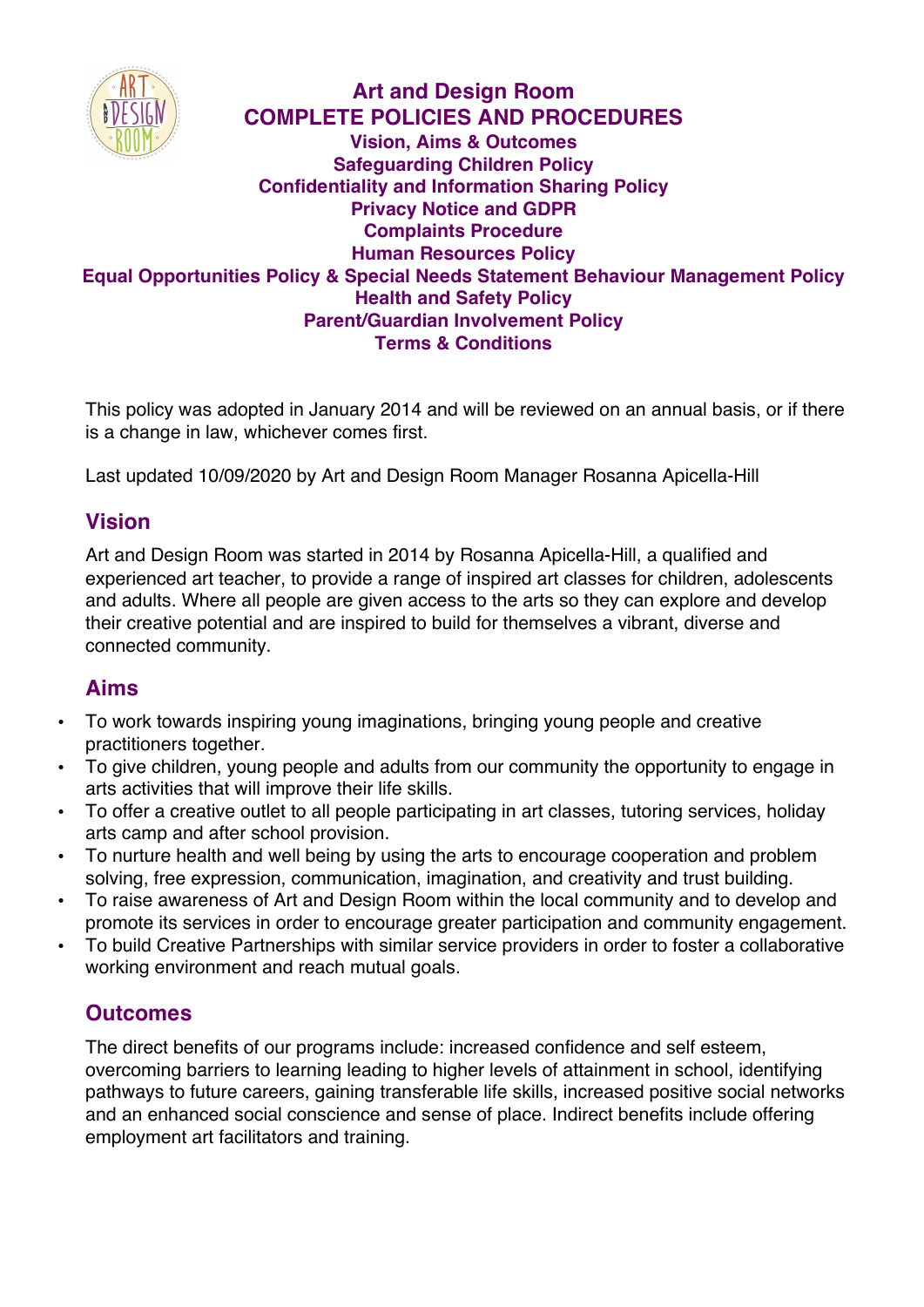# **Safeguarding Children Policy**

### **01. Statement of intent**

At Art and Design Room we are committed to building a 'culture of safety' in which the children in our care are protected from abuse and harm. We aim to encourage challenge and risk-taking activities for children, adolescents and adults to build self-esteem and confidence through a new understanding of themselves and their artistic potential in all communities.

#### **Our aims are**

- All people without exception have the right to protection from abuse regardless of gender, ethnicity, disability, sexuality or beliefs.
- This policy applies to all the all staff and volunteers of Art and Design Room.
- We actively promote awareness of our safeguarding policy to the public which is available to view at www.artanddesignroom.com in the footer of the website.
- Members are asked to read and accept our policies and procedures and terms & conditions of membership at point of registration; all concerns, and allegations of abuse will be taken seriously by trustees, staff and volunteers and responded to appropriately - this may require a referral to Children's Services and in emergencies, the Police.
- We have a firm commitment to safe recruitment, selection and vetting.

#### **We believe that:**

- Children and young people should never experience abuse of any kind
- We have a responsibility to promote the welfare of all children and young people, to keep them safe and to practice in a way that protects them.

#### **We recognise that:**

- The welfare of children is paramount in all the work we do and in all the decisions we take all children, regardless of age, disability, gender reassignment, race, religion or belief, sex, or sexual orientation have an equal right to protection from all types of harm or abuse
- Some children are additionally vulnerable because of the impact of previous experiences, their level of dependency, communication needs or other issues
- Working in partnership with children, young people, their parents, carers and other agencies are essential in promoting young people's welfare.

# **02. Code of Behaviour**

We promote good practice by:

- Encourage all staff to be friendly and approachable to children.
- Ensuring staffs listen to children and respond in a positive, sensitive and responsible way.
- Providing opportunities for children to make their own decisions, develop their self-esteem and resolve their own conflicts.
- Ensuring that details about children are kept securely and shared on a need to know basis only.
- Regularly updating policies & procedures in line with recent training and changes to the law/ good practice guidelines.
- •

# **Appropriate conduct guidelines**

- Avoid initiating physical contact (unless part of a dance/drama or sports activity)
- Avoid physical expressions of emotion (unless part of a drama/dance activity)
- Avoid any physical contact, if by unavoidable circumstances, are alone with a child.
- If a child initiates contact, break it at the earliest opportunity without the risk of the child feeling rejected.
- If a child is persistently inappropriate speak firstly with them and then with the CPO or activity leader.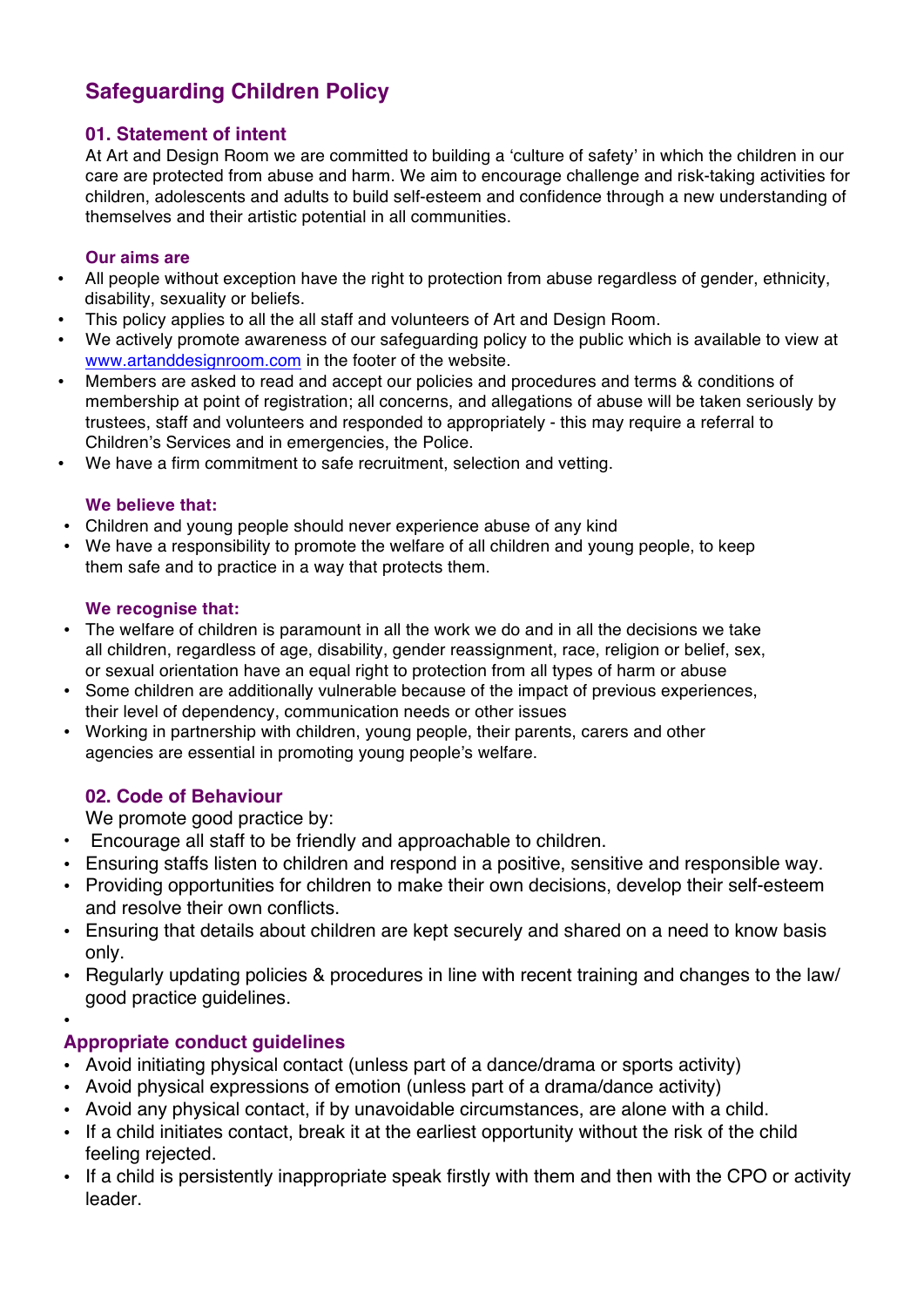#### **We do not allow**

- Sexual conduct
- Lending/borrowing property /money.
- Giving/receiving gifts.
- Exclusive/secret relationships.
- Taking children home.
- Communicating with children online, in chat rooms, on social media or private message. Group specific rules and guidelines

In the event that a child is in danger of either causing harm to him/her or poses a high risk to others or has threatened to destroy significant property, it may be necessary to restrain the child. All staff will be trained in how to restrain a child safely. No staff members should, at any point be alone with a child.

#### **03 Group specific scenarios**

The Director will carry out risk assessments, which will include the site-specific health and safety and child protection issues of each planned event; this will flag up any dangers and highlight any necessary preventative measures that need to be implemented.

#### **04 Types of abuse & how to recognise abuse**

#### **Four Different Types of Abuse**

**Neglect** is the most common type of abuse. Some research claims children are more likely to be neglected if they're poor because parents are preoccupied with survival – but wealthy families definitely can and do neglect their kids. Neglect occurs when parents or guardians don't provide food, shelter, safety, supervision, clothes, education, attention, or medical treatment – often it's about what they don't do. This is an abusive relationship.

#### *Physical signs.*

A child may consistently be dressed inappropriately for the weather, or have ill-fitting, dirty clothes and shoes. They might appear to have consistently bad hygiene, like appearing very dirty, matted and unwashed hair, or noticeable body odour. Another warning sign is untreated illnesses and physical injuries.

#### *Behavioural signs.*

Does the child seem to be unsupervised? Schoolchildren may be frequently late or tardy. The child might show troublesome, disruptive behaviour or be withdrawn and passive.

**Physical abuse** can be the easiest of all four types of abuse to spot because the clues can be obvious when someone hits, slaps, beats, burns, kicks, or stabs you. However, there may not be evidence when someone grabs your arm, shakes you, or pushes you around – but that's definitely physical abuse. Abusive relationships can be easy to recognize.

#### *Physical signs.*

Sometimes physical abuse has clear warning signs, such as unexplained bruises, welts, or cuts. While all children will take a tumble now and then, look for age- inappropriate injuries, injuries that appear to have a pattern such as marks from a hand or belt, or a pattern of severe injuries.

#### *Behavioural signs.*

Other times, signs of physical abuse may be subtler. The child may be fearful, shy away from touch or appear to be afraid to go home. A child's clothing may be inappropriate for the weather, such as heavy, long sleeved pants and shirts on hot days.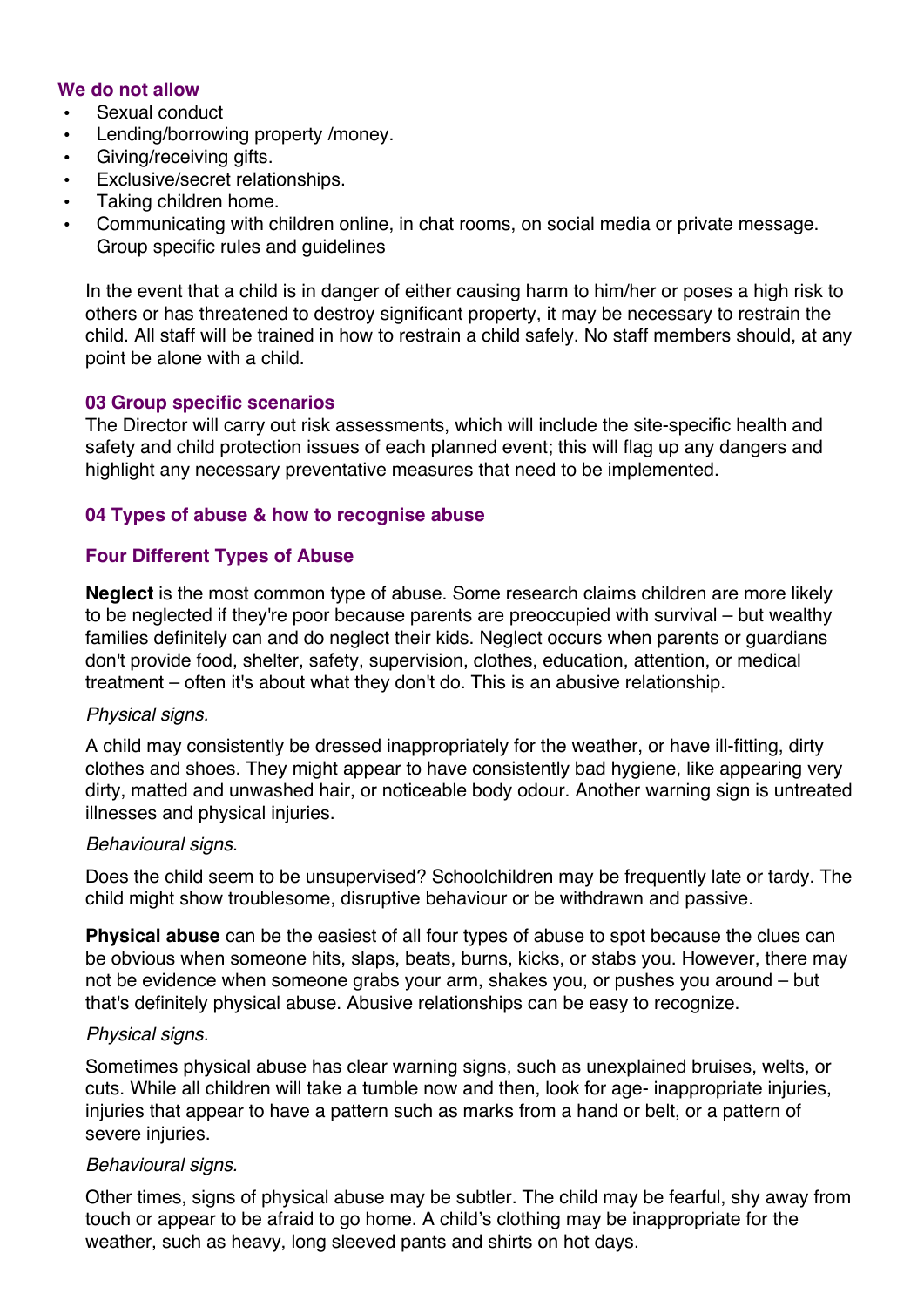**Sexual abuse** is any form of touching, intercourse, or exploitation of your body. This includes taking pictures for sexual purposes, asking you to touch someone else's private parts, and making sexual references to your body. Being forced to touch or have sex with any person, including family members against your will is sexual abuse. Abusive relationships can make you feel ashamed.

### *Behavioural signs.*

Does the child display knowledge or interest in sexual acts inappropriate to his or her age, or even seductive behaviour? A child might appear to avoid another person, or display unusual behaviour- either being very aggressive or very passive. Older children might resort to destructive behaviours to take away the pain, such as alcohol or drug abuse, self-mutilation, or suicide attempts.

### *Physical signs.*

A child may have trouble sitting or standing, or have stained, bloody or torn underclothes. Swelling, bruises, or bleeding in the genital area is a red flag. An STD or pregnancy, especially under the age of 14, is a strong cause of concern.

**Emotional abuse** is when someone threatens or humiliates you. This includes calling you names, putting you down, insulting you, or breaking your things. Control is a huge part of emotional abuse and involves chronic anger, jealousy, accusations, and distrust. This type of abuse is the hardest to spot because the injuries aren't physical or immediately visible. Emotional abuse can be mistaken for passionate or intense love. Abusive relationships don't always involve physical violence.

### *Behavioural signs.*

Since emotional child abuse does not leave concrete marks, the effects may be harder to detect. Is the child excessively shy, fearful or afraid of doing something wrong? Behavioural extremes may also be a clue. A child may be constantly trying to parent other children for example, or on the opposite side exhibit antisocial behaviour such as uncontrolled aggression. Look for inappropriate age behaviours as well, such as an older child exhibiting behaviours more commonly found in younger children.

#### **06 How to respond to a child or a young person**

# **DO...**

Treat any allegations extremely seriously and act towards the child as if you believe what they are saying

Thank the child for telling you

Reassure them they are not to blame

Be honest about what you must do and who you will have to tell next

Keep the child up to date about what is happening

Take further action immediately

Write down everything that has been said, using the child's words make sure not to ask any leading questions.

Seek medical attention if necessary

Inform parent/ carers unless there is suspicion that they are involved Follow Art and Design Room referral procedure as specified in section 07

# **DON'T...**

Make promise you can't keep

Interrogate the child or ask leading questions Cast doubt on what the child has told you Interrupt or change the subject

Make the child feel responsible for the abuse Fail to act

# **07 Referral Procedures; reporting signs of abuse**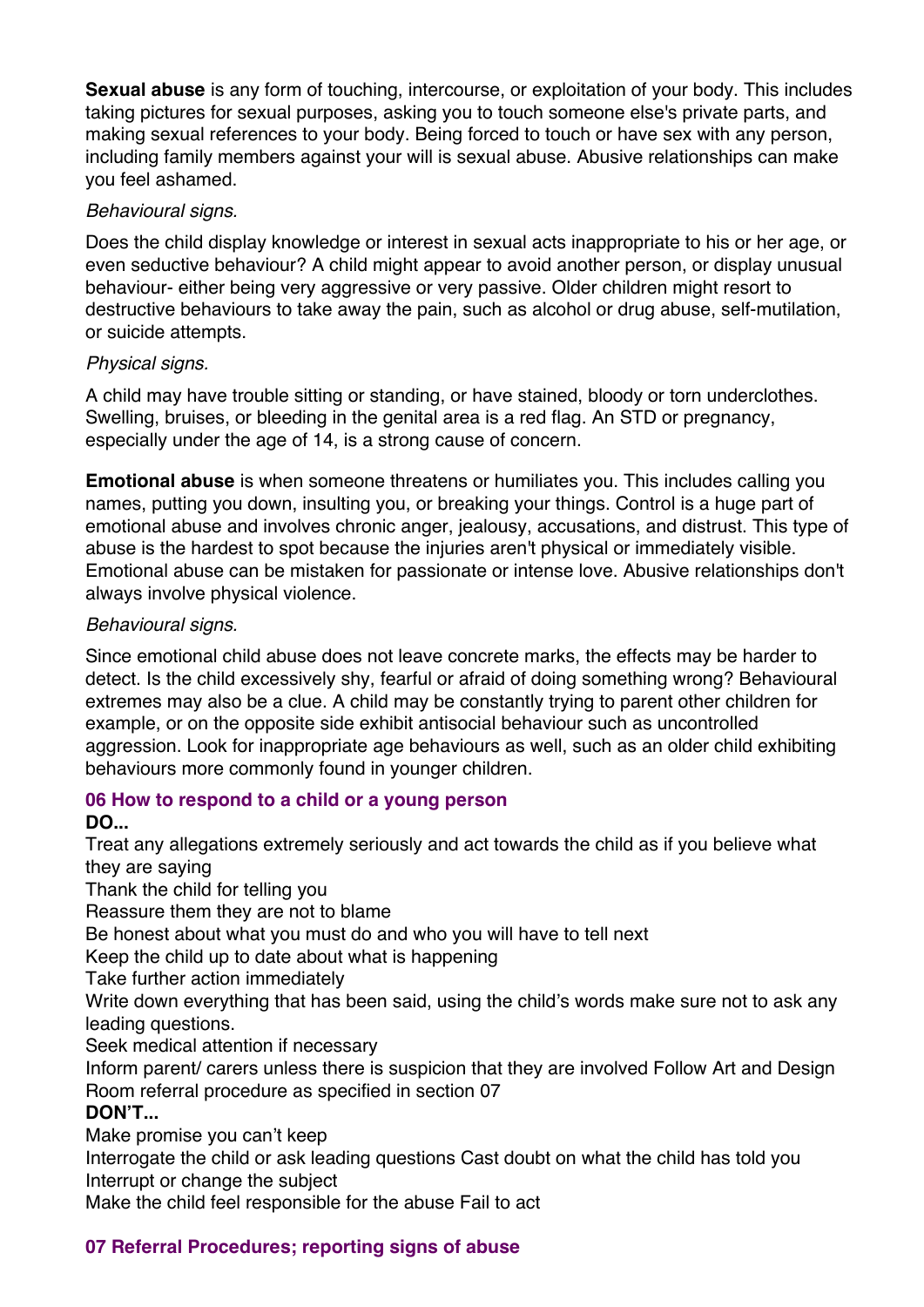- Any member of staff noticing signs of abuse will immediately report it to the manager.
- Staff will be introduced to signs to look out for during induction and where necessary be booked onto a Safeguarding Children training course.
- The manager will make a detailed note of any injury or event on an incident and accident form.
- Areas of injury will be marked on a body map.
- The staff will at all times respect the dignity of the child by being calm, kind, gentle and asking the child non-leading questions.
- Staff will be as discrete as possible making the child feel at ease.
- Staff will accept what the child says and write down as much as possible in a factual, objective manner.
- The parent will be approached and asked in a non-biased manner about the nature of the injuries/ event by the manager. They will be asked to sign the accident and incident form.
- If the manager is not happy with the response of the parent, the CPO will be contacted.
- If the parent is also concerned, we will do our best to work in conjunction with the family to ensure the matter is handled effectively by the relevant agencies.
- After discussing the matter, the manager and CPO will decide whether the Social Services and the trustees need be called for further advice.
- Parents/guardians will always be approached before this step is taken, and this step will not be taken lightly or without reason. If abuse is suspected however, we must and will report it.
- Confidentiality will always be maintained and information will only be given to those people who have a right in law to see it. Our commitment to service users is to maintain on-going contact with Social Services in order to be able to support the child and their family in the best possible way.

In order to ensure good practice, we have a procedure for if an allegation is made against a member of staff concerning abuse of a child:

- The safeguarding officer and trustees will meet with the member of staff and minutes will be made of the interview. All persons present should sign the minutes.
- If the allegation appears to hold some truth to it, the member of staff will immediately be suspended, without pay until the matter is satisfactorily resolved.
- Every attempt will be made to resolve the matter by the next day.
- Should the matter not be resolved, a representative from Social Services will be asked to join the next meeting at the earliest possible date.
- If a member of staff is found to have been abusive to children in the care of Art and Design Room, we will prosecute to our fullest capability.
- The contact number for Hertfordshire Social Services 0300 123 4043 and Ofsted 0300 123 1231.
- The above agencies will be notified of any allegations against staff.
- Confidentiality regarding families or staff will be maintained.

# **'Whistle-blowing'**

It takes courage to challenge inappropriate behaviour by colleagues. Any member of staff seeing another member of staff behaving inappropriately must take action by speaking to the member of staff immediately. If, however, the behaviour is very worrying, an incident form should be completed and reported to the safeguarding officer immediately. If there is a possible case of abuse, do not give the person the opportunity to make an excuse. *If you ever need to do this, your confidentiality will be maintained.* The stated procedure if an allegation is made against a member of staff concerning abuse of a child then comes into place.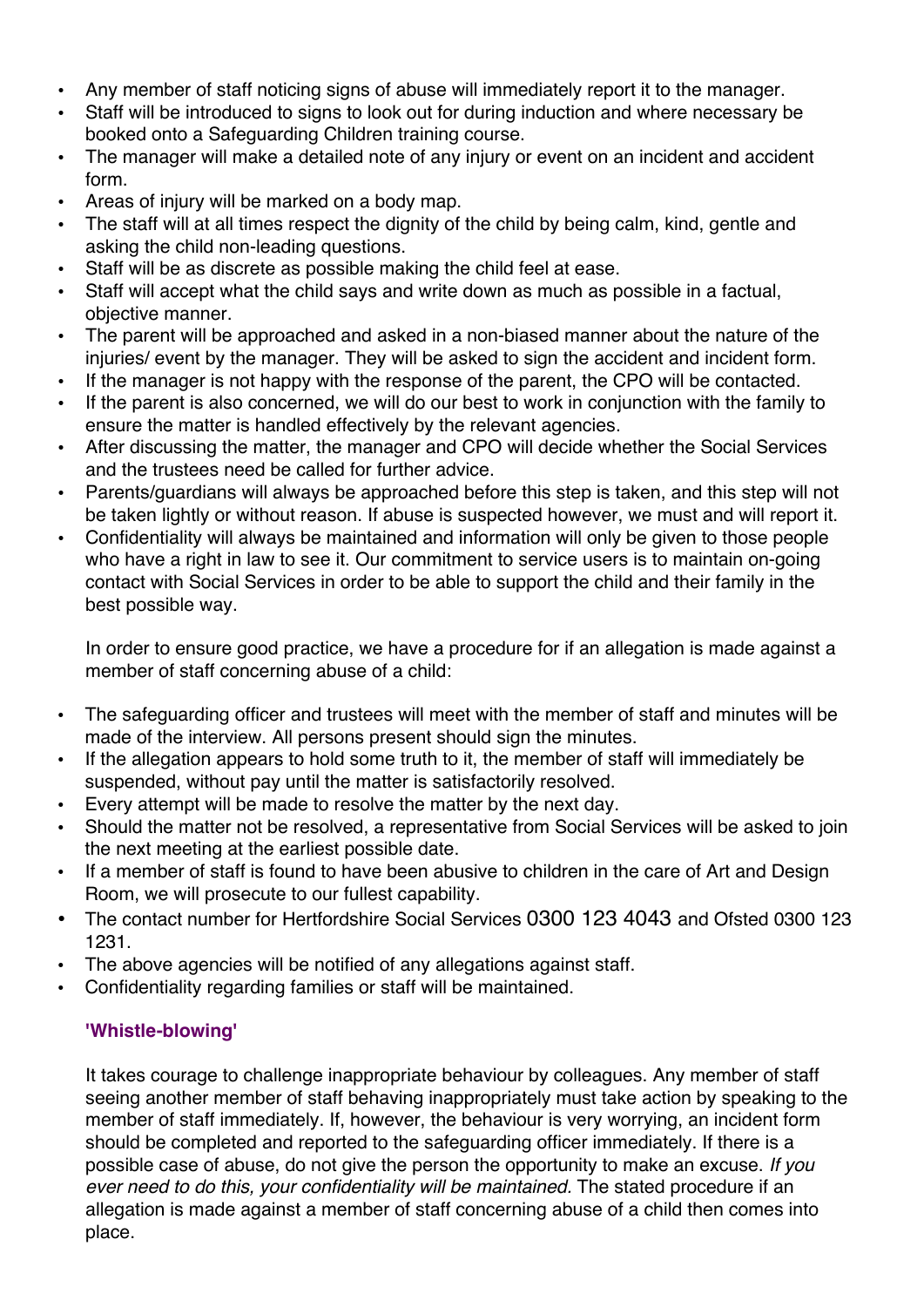*1)* Abuse can be obvious or subtle. Emotional abuse, such as making a child feel worthless or inadequate, and neglect of, or unresponsiveness to, a child's basic emotional needs and failure to protect a child from danger *is abuse and must be treated seriously.* 

2) As a charity that helps vulnerable children, anyone with the intention of harming children may be seeking to gain employment with us. Abusers can be anyone, male, female, old, young, and may not have a previous history. It is vital that all staff are vigilant and all causes for concern reported.

3) *Children must always feel that their needs are being put first, and confident that they can bring concerns to a member of staff.* This can be achieved by building a caring trusting relationship with the children. Staff should engage in conversation, whilst being careful not to disturb child-centred play.

*''The best way to protect children is to empower them and give them a voice.''*

### **08 Recording reported or suspected abuse**

Art and Design Room hold accident/incident report online forms which are completed by the Arts Manager should an incident take place, the forms record information concerning the name, age of the child and time and date of the event, the place of injury, a description of what occurred, who witnessed the event and any subsequent action/care that was given. Parents are informed of the incident/accident by automated email and verbally, upon collection of their child. All completed forms are confidential and held securely on line on an SSL encrypted server owned by Microsoft Azure based in Dublin, Ireland.

# **Confidentiality and Information Sharing Policy**

# **When is information confidential?**

The Children's Legal Centre document (1) says, "It is generally accepted that a duty of confidence arises where confidential information comes to the knowledge of a person (the confidant), in circumstances where that person has notice, or has agreed, that the information is confidential".

In a child or youth work setting circumstances should include if the young person makes any attempt to restrict the environment or the audience. For example, asks to talk in private, moves you away from others before talking, talks in a whisper, and watches the whereabouts of others (unless the child is 'acting' as part of a dramatic piece of work). A confidence may even seem trivial, but it does not mean it should be treated with any less discretion. It is not for the staff member to judge what personal information is.

#### **How do I know if information should be treated as confidential?**

There are three principles to be applied in assessing whether information given is to be treated as confidential;

a). The information must be confidential. Once the information is in the public domain and is generally accessible to others, it is no longer confidential.

b). The information must not be useless or trivial.

c). The information must have been given in circumstances where the confidant must reasonably have understood that what was said was confidential".

A young person has the right to have their confidence respected, and staffs have an obligation to maintain and respect that right. There exist exceptional circumstances where confidentiality cannot be maintained, and a young person's wishes must be overridden, defined as being where: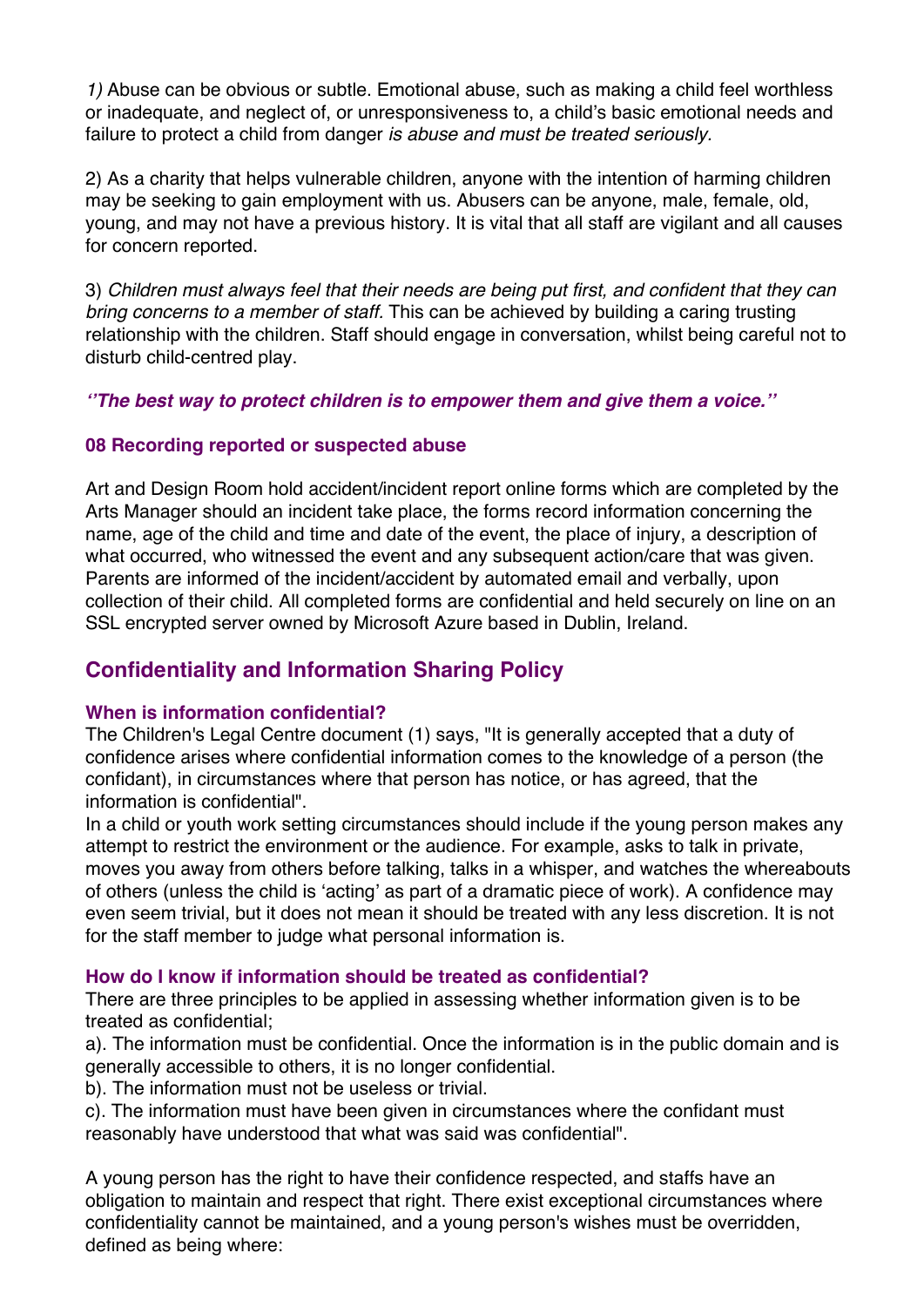- The young person is in a life threatening situation (including self harm)
- Inaction might place them or someone else in a life threatening situation
- If a young person is threatened by an abuser
- Where the rights of other young people who have not been consulted would be infringed
- Where someone else could be harmed

However, they do not include disclosure about a young person's

- Drug use
- Illegal activity
- Sexual activity

# **What should I do if I have to disclose confidential information?**

When a decision is taken to disclose confidential information the following procedure must be followed:

- Inform the Charity Manager. This can be done directly or the Arts Manager can inform their immediate line manager, who will then pass the information on. Speed is of essence, especially in cases where exceptional circumstances apply.
- An action plan will be agreed with the Charity Manager and Trustees, which will include an agreement as to who informs Social Services. In these circumstances arts workers have a statutory duty to inform Social Services of 'suspected or identified abuse', whether sexual or physical, which would include information disclosed about another young person. Whenever possible this should be done with permission of the young person, who may need a lot of in depth support from the youth worker to be able to make this decision. However, with or without the permission of the young person involved, the information must be passed on to Social Services.
- Confidential 'file notes' need to record all actions taken.

# **Information about children and young people.**

Collection and storing of information about children and young people should always be carried out on a need to know basis.

- Information should only be gathered and kept with the consent of the young person and their guardian.
- We offer to run observations on children, with parents' permission if we have a concern that the child may be displaying behaviours on the autistic spectrum. We share this information with parents and can offer to write a letter to the child's Doctor, School or educational psychologist upon request.
- Young people should be informed of exactly who will have access to the information and what the information will be used for.
- Young people have the right to access information about themselves at any time.
- Records are kept in a secure locked place and are being protected from unsupervised access.
- We do not keep confidential data on a computer hard drive.
- Records are kept no longer than necessary.
- Any correspondence that is carried out which names the individual should be done with the knowledge and consent of those individuals, copies of letters and correspondence should be kept secure.
- Statistical and case history information can be extracted from records, but should never include identifying information.
- The same rules of anonymity should apply to workers keeping records of young people for other uses such as training.
- Consent forms for trips away need to follow the County guidelines
- Information imparted as confidential must remain confidential even when there is no longer any contact with the young person.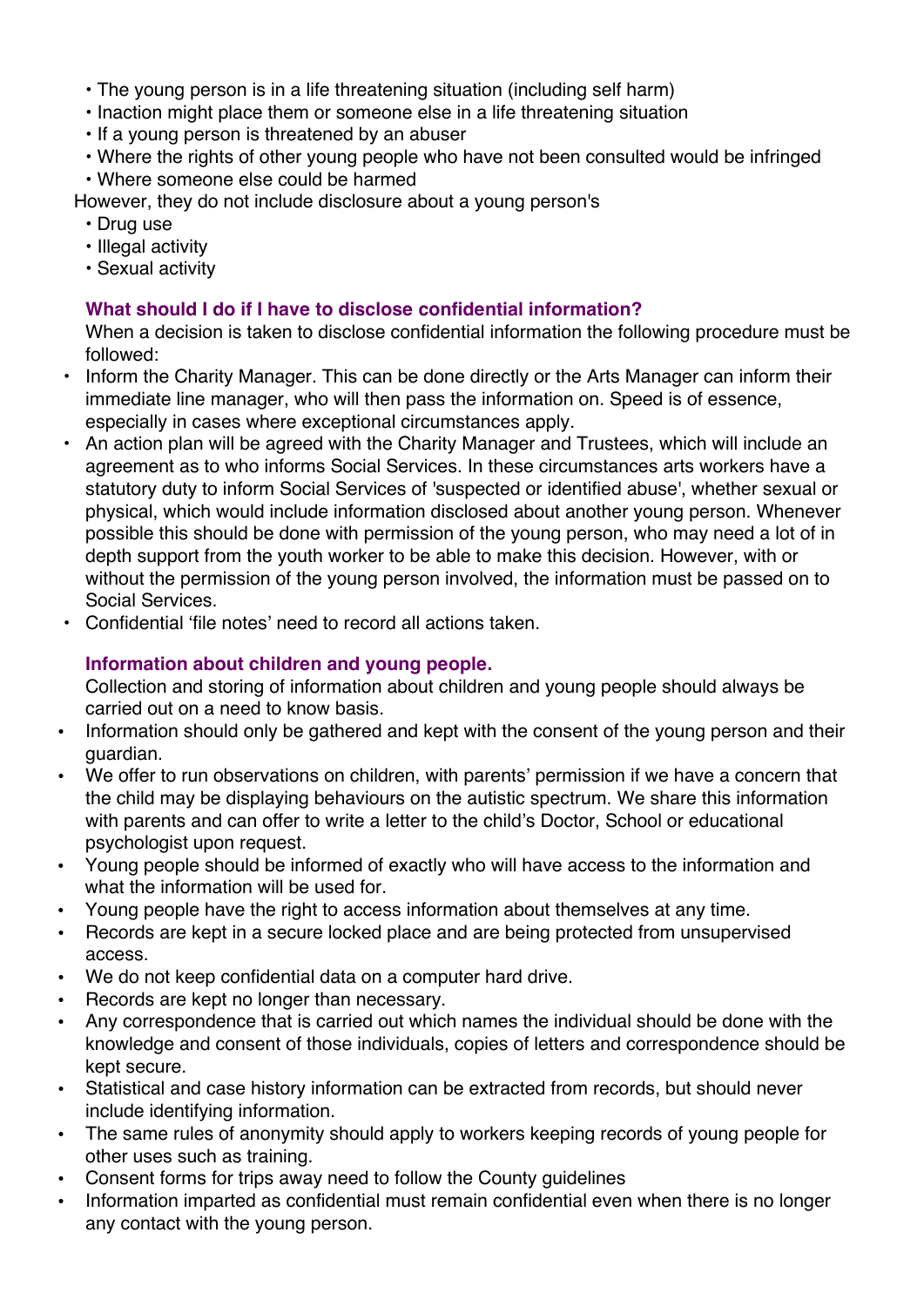#### **Information about staff**

- All staff members should receive list of all arts workers' names and contact numbers/addresses, unless there is a reasonable request not to do so.
- A member of staff's address/telephone number should be passed on to other relevant individuals or organisations only with the individuals' consent.
- Relevant medical information about workers should be shared with a staff team only with the individuals' consent.

Personal information about staff members should not be given to young people without the individual's permission. As with young people, all records and information should be kept secure.

#### **How should I deal with requests for information from other agencies?**

Staff may from time to time be asked to disclose confidential information about a young person to another professional, service or agency. Such information should generally only be released with the consent of the young person or where it is necessary for the protection of the young person or a third party. However, as youth workers develop closer working partnerships with a range of agencies where there might be an expectation of shared information it is important to establish protocols about which young people are informed.

#### **Disclosure of information to others**

In order to avoid losing the trust and confidence of a young person by having to break their confidence, staff should, wherever possible try and pre-empt disclosure of, for example, abuse, and inform the young person that if they do decide to reveal information the staff member will have no choice but to act on it.

#### **Disclosure of information between staff members**

Staff members have a duty to respect any confidential disclosure made to them. It should be assumed that any personal information given in the following circumstances is confidential;

- A supervision session
- A training event where confidentiality is agreed by consensus
- Personal information given at a job interview.
- Staff Development interviews

Staff should first secure the consent of the other person before imparting confidences, it should not be assumed. Asking to have a 'private word' implies a desire for confidentiality.

# **Privacy Notice**

**Introduction** The GDPR is General Data Protection Regulation. Our company works to collect and use personal information fairly and transparently. This privacy notice helps to describe all the privacy information that we make available or provide to individuals when we collect information about them.

#### **Data Controller**

Art and Design Room process personal information relating to staff, parents and children and are responsible for GDPR compliance. We are a registered data controller with the Information Commissioners Office and renew registration annually.

**Data Protection Officer (DPO)** The data protection officer for Art and Design Room is Rosanna Apicella-Hill, and is contactable on 07809235534.

#### **Data Subject**

The data subject is the person whose personal data is held or processed e.g. a child. Data subjects have right under the GDPR:

- 1. Right to be informed
- 2. The right of access
- 3. Right to rectification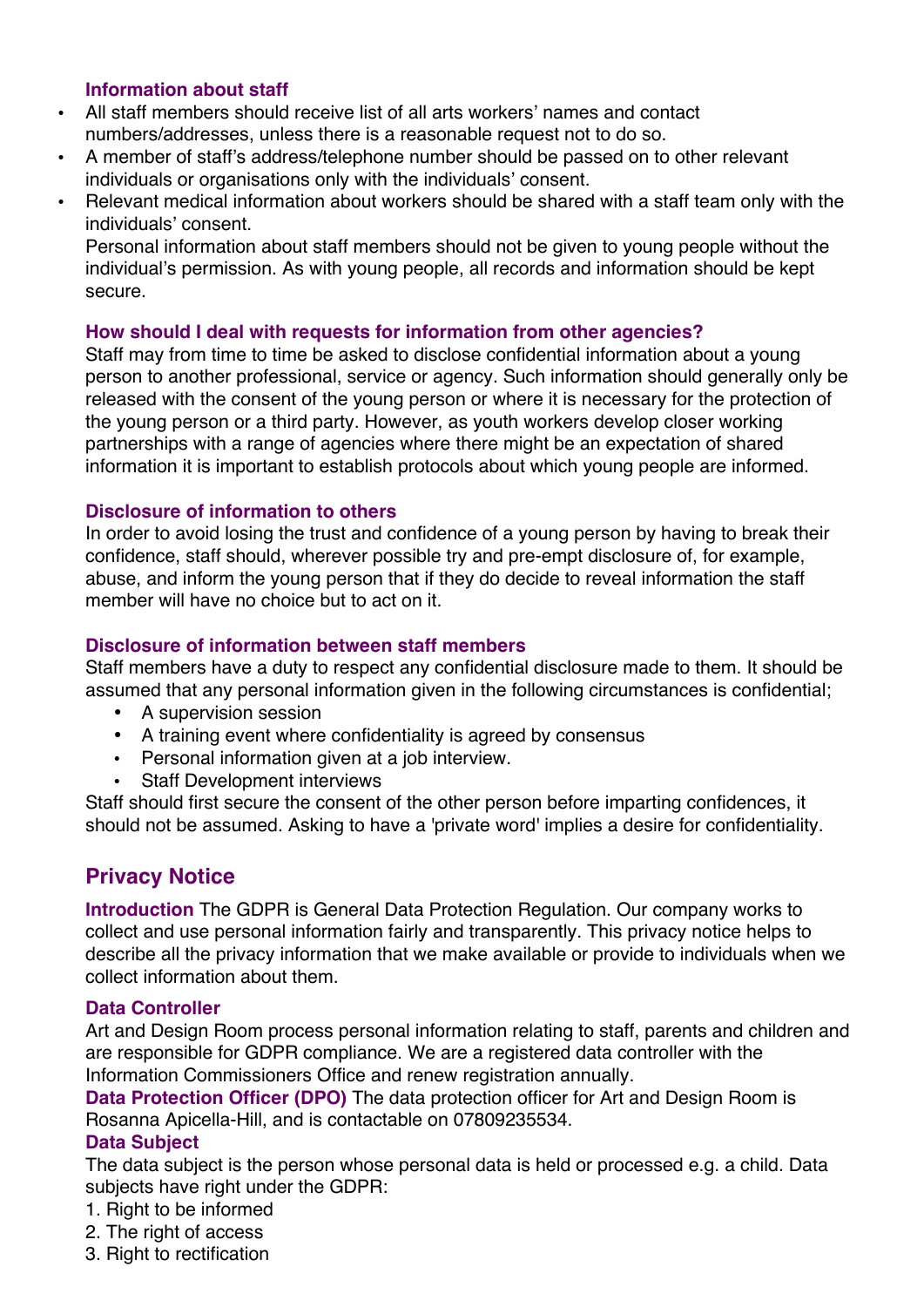- 4. Right to erase
- 5. Right to restrict processing
- 6. Right to data portability
- 7. Right to object
- 8. Rights in relation to automated decision-making and profiling

### **Children's Personal Data**

We hold personal data about children to aid teaching and learning, to help keep the children safe and to assess how the charity is performing. We may also receive data about children from other organisations including but not limited to the school they attend local authorities and the Department of education. DfE Mail so shares children's personal data that we supply them with third parties this will only take place where legislation allows it to do so and it is in compliance GDPR.

Decision on whether DFT releases this personal data to third parties are subject to a robust approval process and are based on a detailed assessment of who is requesting the data the purpose for which is required the level and sensitivity of data requested and the arrangements in place to store and handle data.

If you need further information about how our local authority collects and use your information please contact the social care and health team directly.

### **'Special Category' Data**

We also collect special category data of children including;

- Medical conditions/ Allergies
- Special educational needs

This type of personal data is classified, as special category data, which the GDPR says, is more sensitive and therefor requires more protection. The lawful basis for processing this special category data is 'consent'. This means the child or the parent has opted in to give permission to share this data with Art and Design Room.

#### **Retention Schedule**

All personal data collected and processed by Art and Design Room unless. This policy is in line with Ofsted Regulations for settings listed on the Childcare Register. of time depending on the type of data and securely dispose two regulations of. This includes both electronic versions and hard copies.

#### **Requesting to access your data**

Parents can access their personal data via the online log in portal 24/7. Art and Design Room keep observations of children's behaviour where necessary. This information is shared with the child's parent, verbally on collection. We keep this data as we have a duty of care to ensure all the children are kept safe from harm.

#### **Request to change or erase data**

The GDPR has introduced a right for individuals you have personal data erased. This right is not absolute and only applies in certain circumstances.

# **Promotional emails and content**

You agree to receive from time to time promotional messages and materials from us, by mail, email or any other contact form you may provide us with (including your phone number for calls or text messages). If you don't want to receive such promotional materials or notices – please just notify us at any time.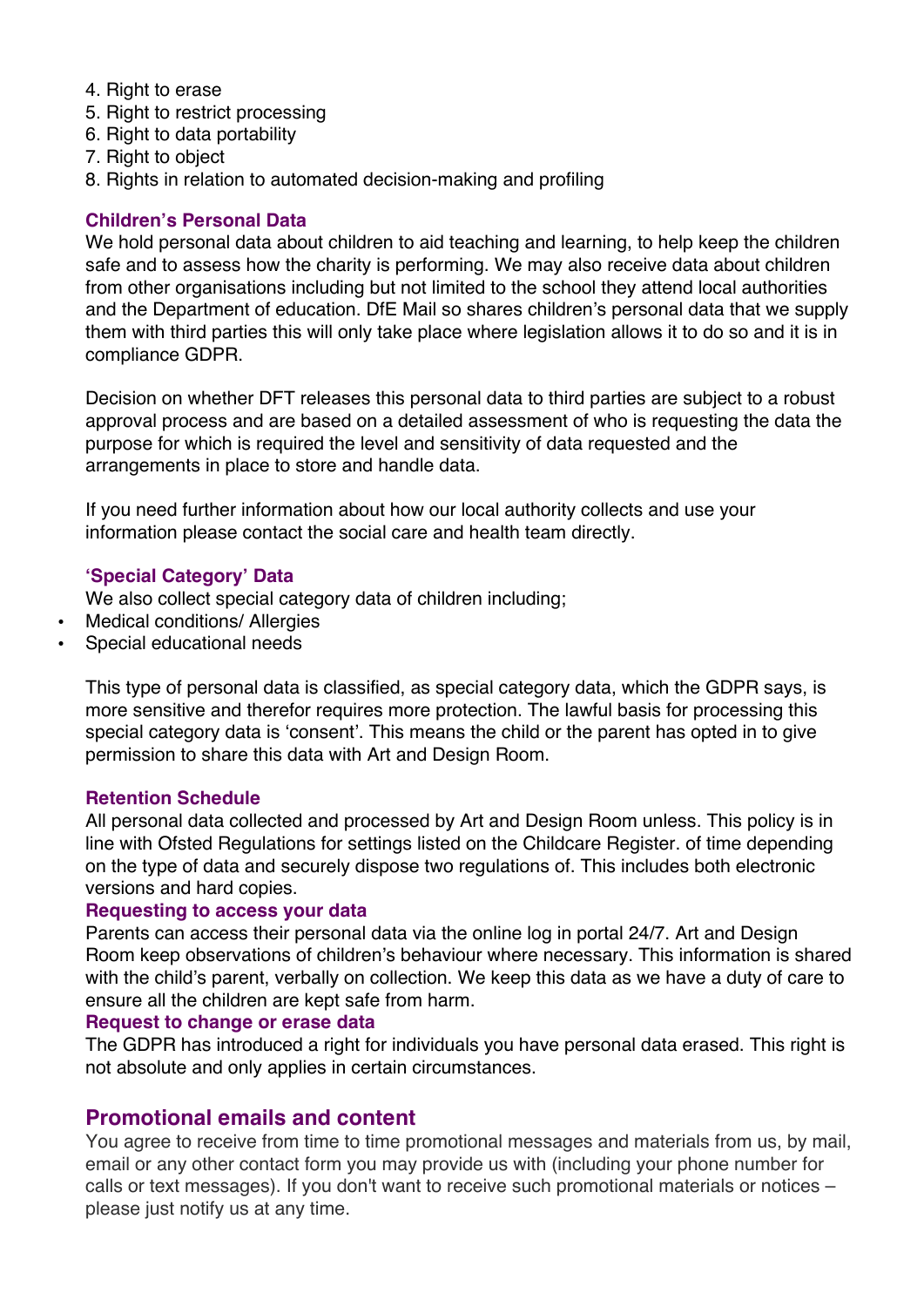This copyright statement applies to all photography & images found on this website, and any other sites found on the Art and Design Room.com domain.

The photographs contained on this, and any other site under the Art and Design Room, are the property of Art and Design Room and are protected by copyright laws. All copyright, trademark, and other intellectual property rights in this site, are the property of Art and Design Room. The teachers/tutors of Art and Design room will always ask for consent from class parties/individuals before taking photos of artwork from the art classes to be catalogued on our website and social media streams for publication and promotion purposes unless stated otherwise.

# **Complaints Procedure**

At Art and Design Room we believe that all individuals should be treated with the utmost respect. We aim to provide a high quality service, and therefore believe that any queries, questions, complaints or concerns should be addressed courteously, promptly and, where possible, the wishes of the service users will be our priority. We believe in progression through development and improvement, and as such would welcome suggestions from the community, which we are serving. Our intention is to work in partnership with children, parents and carers.

Any concerns, which the parent/carer has about Art and Design Room or their child, no matter how small, should first be discussed with the Arts Manager-Rosanna Apicella-Hill. The Arts Manager will acknowledge the complaint within 48 hours (excluding weekends and bank holidays). The Art Manager will endeavour to respond in writing to this complaint within 7 working days.

# **10 Emergency Contact Details**

Emergency Services 999 Art and Design Room- Rosanna Apicella-Hill 07809235534 NSPCC 01823 346346 Sovereign Centre Security 01202 392 724

# **Human Resources Policy**

# **Staff recruitment, induction and training**

Procedure for appointing freelance and voluntary staff

- Advertise as widely as possible, through schools, on posters, newspapers, job centres, CIS etc.
- Arrange interviews; ask applicants to bring 2 forms of ID passport/ drivers' licence or 3 forms of any other and 2 formal proof of address.
- Applicants complete application form while documentation is being checked and noted.
- They will be given the Job Description, a brief history of the charity & its ethos, the future and iob role within this.
- Full working history will be clearly ascertained, reasons for any gaps in employment, references from previous employers taken, training and qualifications checked by original certificates.
- Record details of any current DBS checks.
- Conduct the interview and give the applicant a DBS form to complete, to be sent on offer of employment. Ask if they are on the DBS update service first.
- Offer good candidates the chance for a supervised visit. This is part of the selection process; the candidate will be assessed according to the job description and is not paid. Candidates will be expected to prepare and lead an activity during this visit.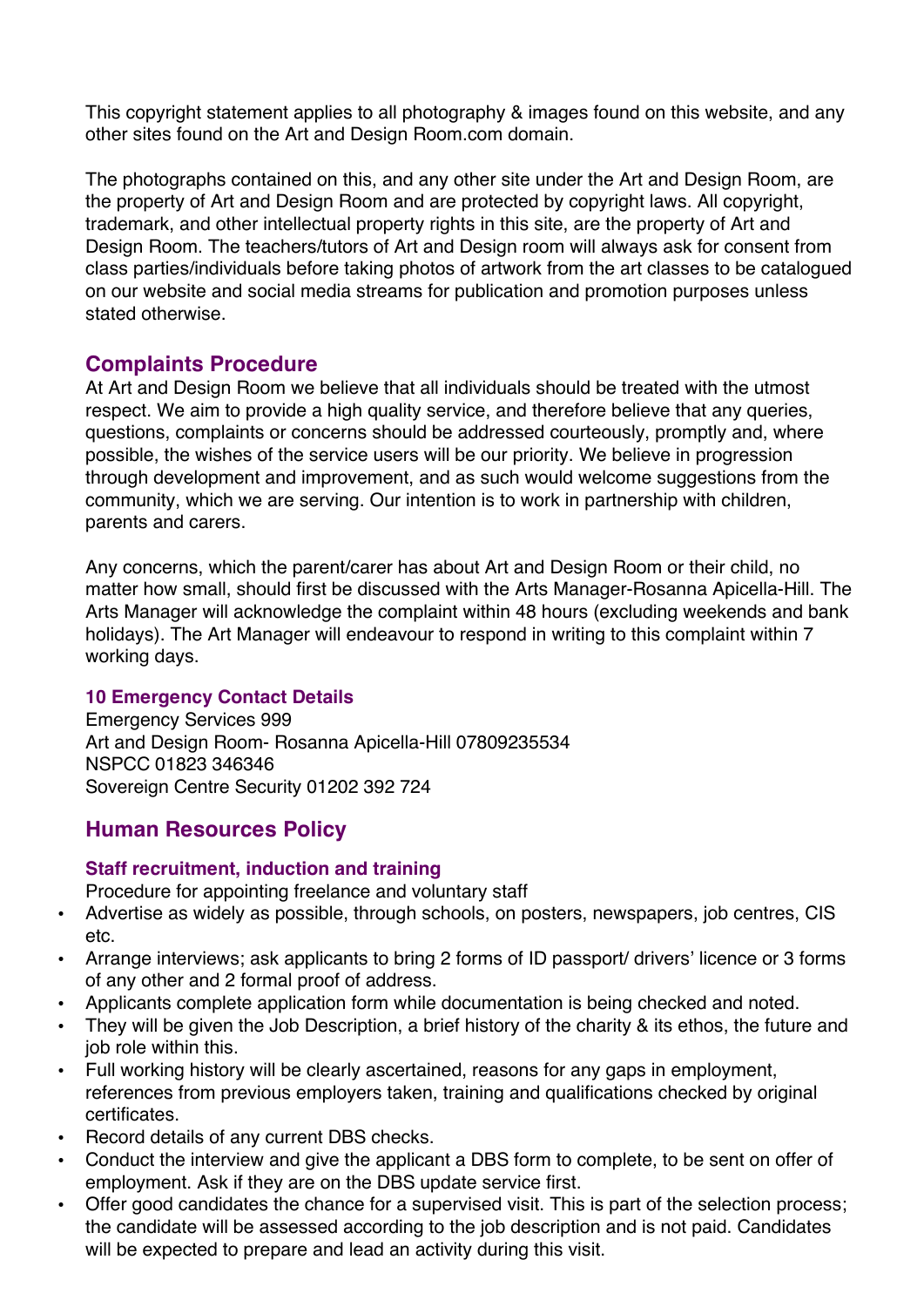- Telephone and written references taken and received.
- Arrange time of work visit, make staff aware of visitor coming and hand out Work Visit Evaluation form to all staff that will be there.
- Work Visits completed and abilities as relevant to Job Description considered.
- Best Applicant selected and offered post, induction scheduled before work starts where possible and as soon after should this not be possible.
- DBS sent, when appropriate. If the candidate needs to start immediately, we will accept a DBS that has been conducted within the last two years.
- New member of staff to bring documents as per 'List of Documents for New Staff' to Induction.
- Induction (see induction procedure & induction day)
- First Appraisal must be completed by date agreed during induction.
- New member of staff to participate fully in the induction process.
- Two copies of Offer of Employment are given to the member of staff, signed by both parties and attached to each parties copy of the contract. \* \* *Not applicable to voluntary staff*

# **05 Inductions, On-going Training & Participation Procedure**

All staff will undergo an induction day, which will be arranged as follows:

- 1. Before starting the job: Meet, do a brief tour of the office/event including emergency exits.
- 2. Ensure new staff aware of fire evacuation procedure.
- 3. Give new Member of Staff this outline of Induction, On-going Training & Participation
- 4. Paid staff to sign a contract, given a uniform, a copy of policies & procedures. Collect all necessary documents & information as per 'List of Documents for New Staff' Employment cannot start without this.
- 5. New staff will be made aware that they will be asked questions about both P&P during first Appraisal, and must demonstrate a competent working knowledge of them in order to complete the contract.
- 6. Freelance staff to provide UTR number, insurance certificate and certificate of qualifications. Photocopies taken and kept on file.
- 7. Go through P&P getting new member of staff to sign each page of P&P, as it is understood. Art and Design Room will keep this on file as confirmation it has been read.
- 8. Staff Member to complete emergency contact & staff information forms to be kept in the office.
- 9. Arts Education Centre: practical induction; ensure staff have a clear understanding of where the fire alarm and fuse board is located, use of the landline and mobile, how to us the printer and replace ink cartridges, recycling procedures and rubbish disposal, cleaning routines, passwords for internet and Mac access, how and where to fill in relevant forms, such as accident & incident and daily diary, how to use 'magic booking' to safeguard our members and centre security.
- 10.Specify and discuss job roles & tasks.

# **Support**

This is the on going, on the job training, which involves informal discussion and practical learning. The more experienced staff in every way possible through positive discussion and mutual respect will assist the new member of staff. All staff will be made aware that it is their responsibility to assist new staff reasonably and report honestly to the Standards Manager on how the new member of staff is doing. The Charity Manager will play a key role in this part of induction. New members of staff are expected to raise any concerns, questions and queries with the Art Manager. We also expect all staff to participate in peer observations. **Appraisals** 

This is a formal event to discuss progress in job role and will play a large part in the offer of continued employ. This is an opportunity for team members to raise any issues in terms of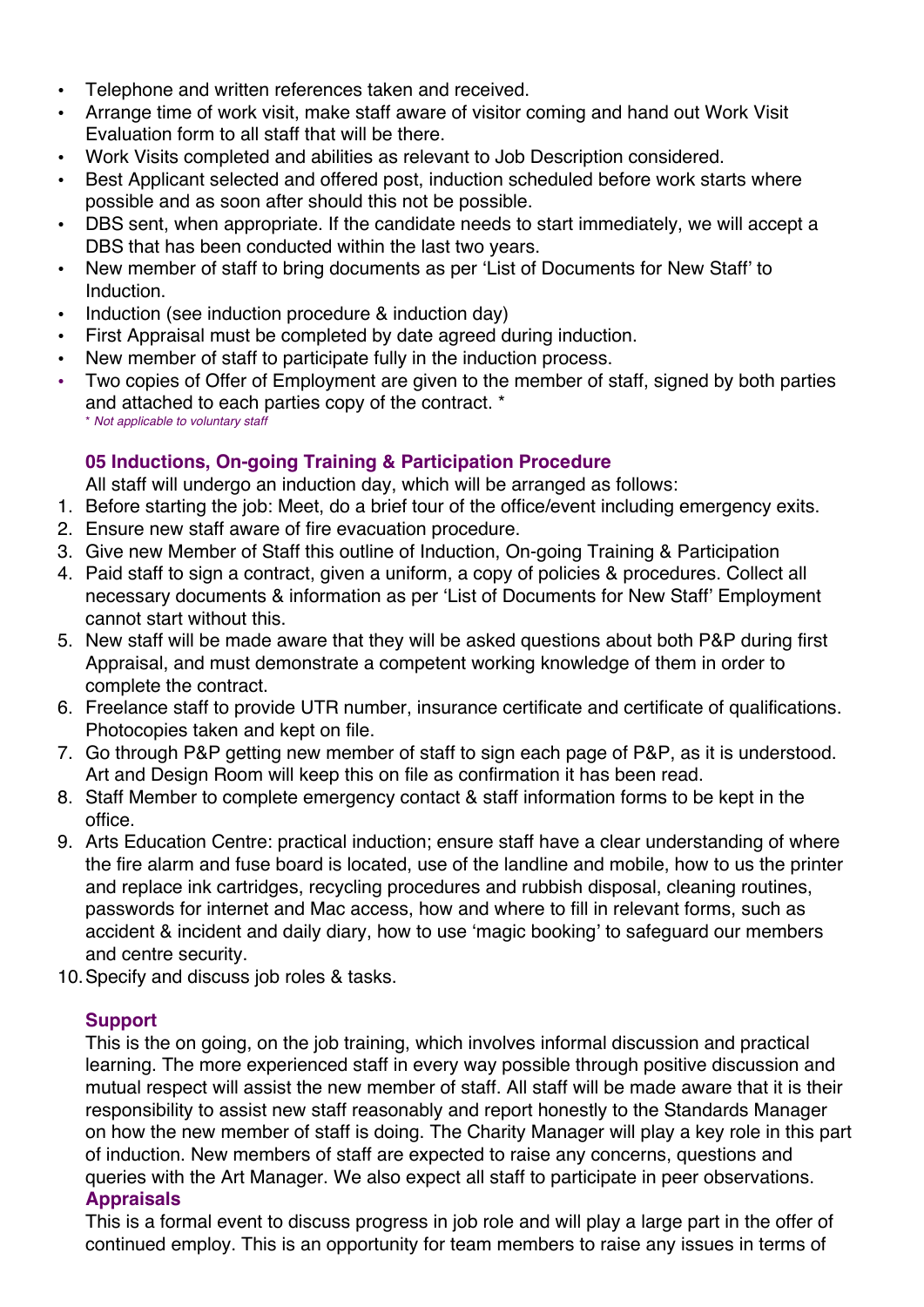personal training requirements, operations, observations of children in setting for potential referrals, any concerns and booked holidays etc. Timing may vary depending on work performance, but will usually take place at the end of each termly contract. Actions will be recorded and delivered within a set time frame. We may request an early Appraisal should it be deemed necessary.

#### **Staff Meetings**

Attendance at staff meetings is expected. Staff Meetings are held monthly, and will cover changes in P&P, quality assurance requirements, Art and Design Room targets and tier training.

# **Equal Opportunities Policy**

Art and Design Room is an equal opportunities employer. As such, we are committed to ensuring that no person (employee or service user) receives less favourable treatment than any other person. We treat everyone as individuals regardless of their religious persuasion, racial origin, cultural and linguistic background, sex, sexual orientation, social group or ability. Art and Design Room operates in accordance with the following relevant legislation:

**Sex Discrimination Act 1975**

**Equal Pay Act 1970 & 2003 Human Rights Act 1998 Special Educational Needs Codes of Practice Race Relations Act 1976 & 2000** 

**The Children Act 1989 & 2004 Every Child Matters 2003 Working Together to Safeguard Children 2006, updated 2010 Equalities Act 2010 United Nations Convention on the Rights of the Child 1989 (ratified in the UK 1991) General Data Protection Act 2018** 

We believe that the activities offered in our Art classes should be accessible to all children and young people. We believe that this should be reflected in the policies, procedures, provision, equipment and activities. To this end we aim to actively promote equality of opportunity and anti-discriminatory practice in and by children, young people and staff. We actively recognise and promote the richness of cultural diversity in our programs.

# **Admissions**

Art and Design Room is open to all children, young people and adults. Participants engaging in activities are made aware of all the clubs policies and procedures.

#### **Employment**

Art and Design Room will appoint the best person for each job based on criteria specified by the demands of the job. Commitment to implementing the group's policies will form part of the Contract of Employment for all workers.

Our aim is to show awareness and celebrate diversity of different cultures from around the world in our events program.

We aim to do this by:

• No specific indoctrination in any one faith.

• Participants will be made aware of festivals and events which are up coming and will be introduced, where appropriate & possible, to the stories, customs, activities, clothes and foods of that festival.

• Staff will be expected to have a knowledge of cultural festivals and if not familiarise themselves with local festivals and community events.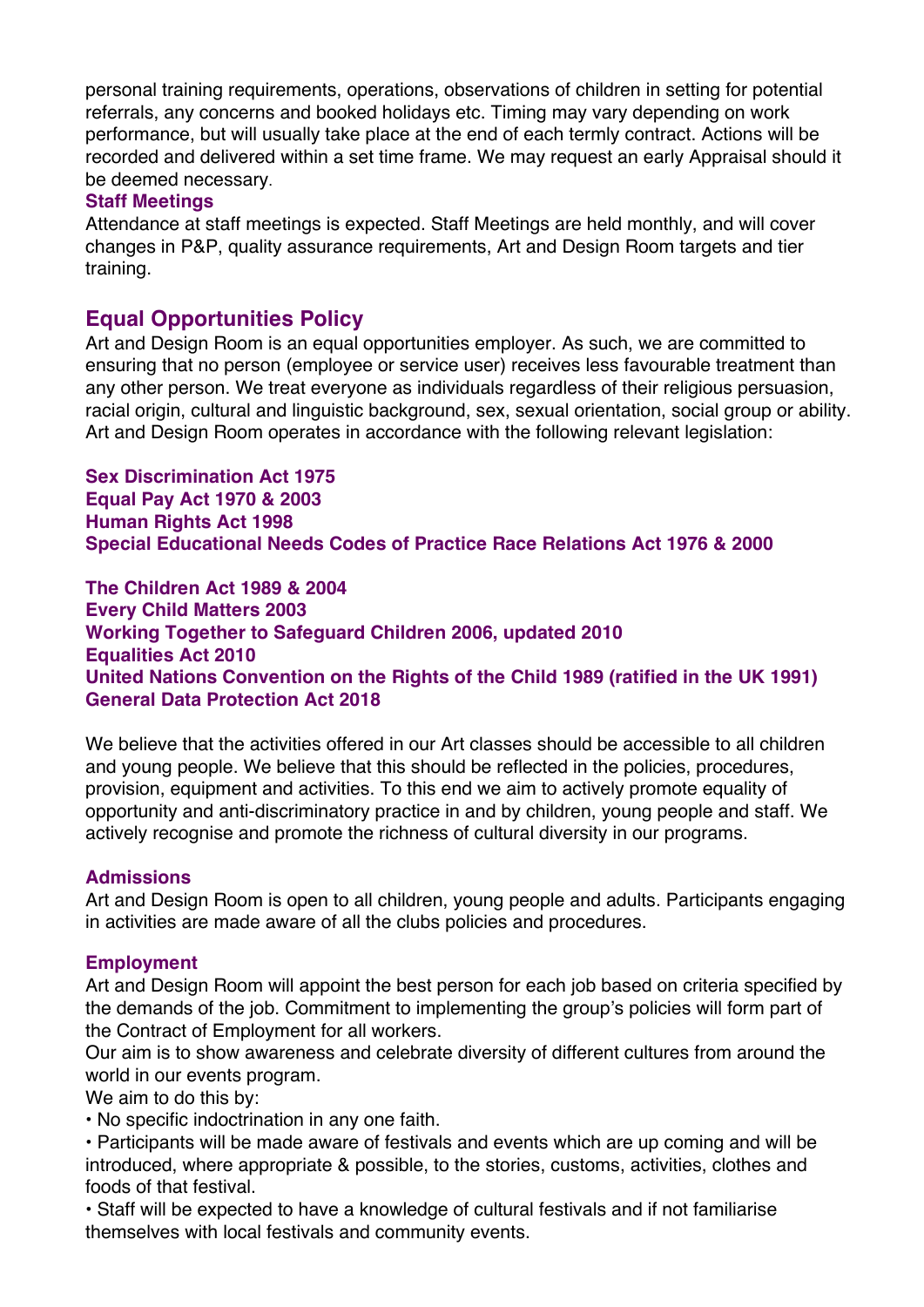#### **Environment and resources**

These will reflect and be chosen to give children and young people a balanced view and appreciation of the rich diversity of varying abilities in a multi-cultural and multi- racial society. Learning about other cultures & religions will not be limited to festivals, but will be broadly based throughout activity planning.

Materials and equipment will be selected to allow accessibility for all children and families, encourage development of self-respect and respect for others. This will be achieved by avoiding stereotypes, derogatory pictures, messages or language about any group of people, and by showing the positive values of diversity as a part of everyday life.

#### **Special needs**

Art and Design Room recognise the wide range of special needs of children and families in the community. We aim to be able to meet the needs of those in our care, and will strive to do so by listening to such needs, discussion and planning with young people, parents and staff the implementation of means to meet their needs wherever possible. We will work in partnership with parents, schools and social services to assess the support needs of the child. If our report identifies 1:1 support is required, unfortunately we will no longer be able to offer a place, as our current program is not funded to offer this level of support.

#### **Language**

Where necessary the translation of information will be obtained to allow as many language groups as possible access. Multi-lingualism is an asset, will be recognised as such and where possible encouraged.

#### **Discrimination**

Discriminatory behaviour and remarks are unacceptable. Response to such behaviour and remarks will first meet the needs of and support the feelings of the victim(s), then to help the perpetrator understand and overcome their prejudices, and why such behaviour is unacceptable.

#### **Food**

Art and Design Room do not provide drinks or snacks whilst children and young people are participating in activities; participants may bring their own on site related to any specific dietary needs dictated by medical or cultural requirements. Strictly a no nut policy is adopted.

#### **Ethics**

All participants and staff will be respected for their individuality, they're potential being recognised, valued and nurtured. Activities and equipment aim to offer participants opportunities to develop in a safe caring environment free from prejudice and discrimination with the hope that this behaviour is carried on to their lives outside Art and Design Room. Appropriate opportunities will be given to children to explore, acknowledge and value similarities and differences between themselves and others.

# **Behavioural Management Policy**

We believe that people flourish in a well-structured environment in which all parties know what is expected of them. Participants should be free to explore their creative potential without fear of being hurt or bullied. We therefore aim to create an environment, which encourages self-discipline and self-esteem in an atmosphere of mutual respect and ability to appreciate the needs of others.

In order to achieve this, rules governing the behaviour of the participants will be:

- Consistent, firm, but kind.
- agreed with participants on a project-to-project basis
- Displayed in a prominent place.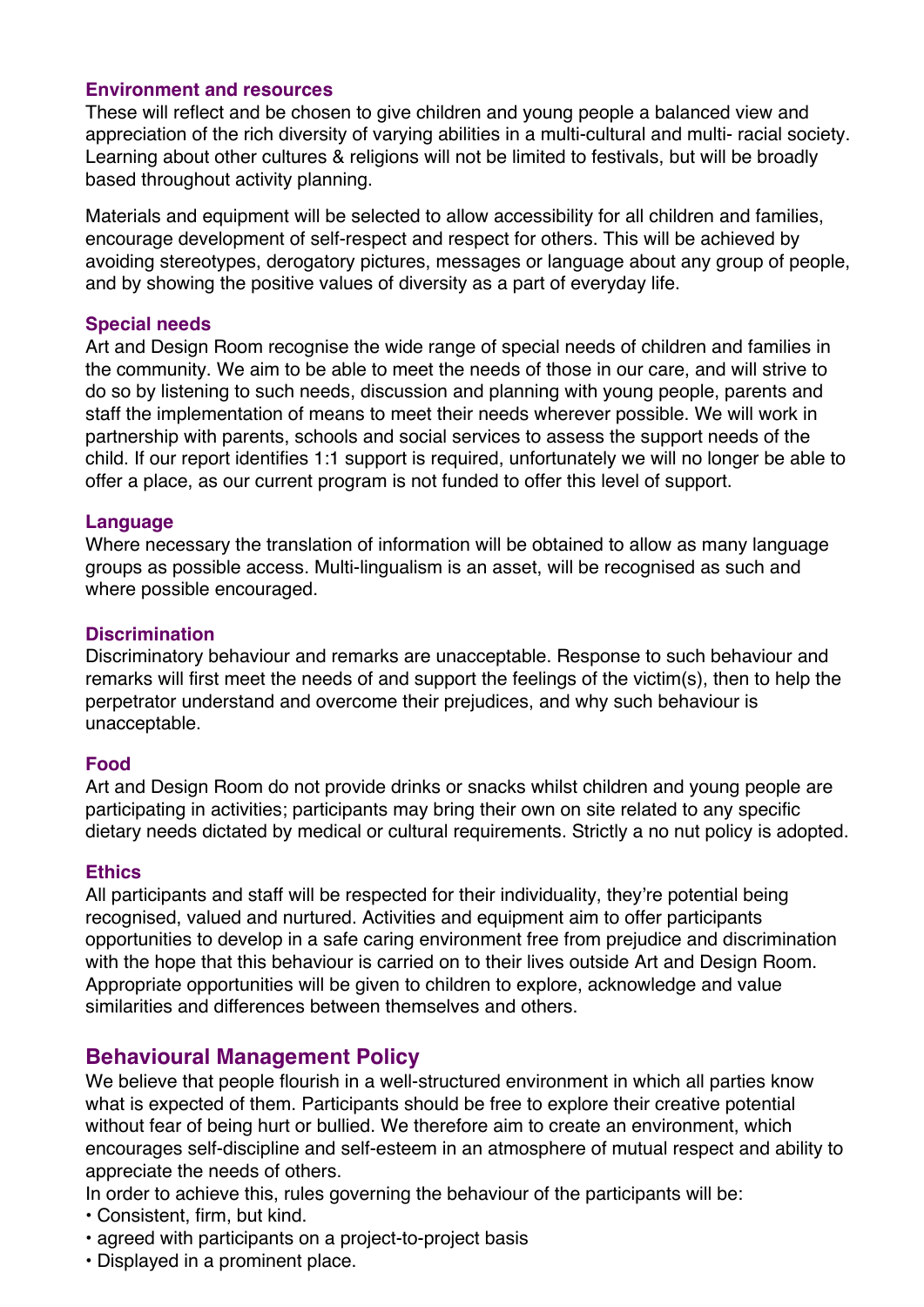• Positively phrased.

• Written and regularly discussed with participants.

• Explained to all newcomers (staff and users)

Staff will provide a positive role model for participants with regard to the adherence to rules, friendliness, willingness to resolve conflict calmly, care and courteousness. Positive behaviour will be praised wherever possible, and the situation where a participant only receives attention for unacceptable behaviour should be avoided. When unacceptable behaviour occurs:

• Neither physical punishments nor the threat of physical punishments will ever be used.

• These include shaking, smacking, pushing, pulling etc.

• Participants will never be sent out of the room by themselves, or alone with any one member of staff.

• The humiliation of children is unacceptable.

• Participants will first be told that such behaviour (bad language, activities causing possible danger etc.) is unacceptable.

• They will have the reasons explained to them.

• Frequent recurrence of that behaviour will result in a behaviour management strategy such as 'time-out', 1:1 with staff member or exclusion from the activity in which the individual is involved.

• 'Time-out' is defined as time sitting alone in a supervised area, not being able to join in activities.

• Participants should not be made to sit facing the wall or in a corner.

• During 'time-out' a member of staff should engage the child in conversation to establish the reason for such behaviour, to make sure the individual understands why it was wrong, and to suggest alternative acceptable behaviour.

• In the case of extreme misbehaviour, such as racial abuse or violence, the individual will immediately be put in 'time-out', and the victim dealt with first.

• Participants are expected to apologise for hurting or upsetting another person, even if it was an accident.

• It will always be made clear to the individual that it is the behaviour that is unwelcome, not the child or young person themselves.

• Staff will never shout, except to warn of a danger.

• Staff will be aware of and respect a range of cultural expectations regarding interpersonal interactions.

• Staff will deal with inappropriate behaviour in a way that encourages the individual's development in a positive way.

• Recurring problems will be tackled by a variety of means, using positive reinforcement, star charts, stickers, rewards for good behaviour etc.

• Recurring problems will be tackled in partnership with the partnership organisation, school, youth offending team, learning support unit and the Art and Design Room's Manager,

possibly resulting in a short-term suspension in order to discuss and resolve the situation.

• At this point the situation will be discussed with the parent/guardian and a mutually

acceptable solution found. Permission for targeted observations will be sought.

• Every effort will be made to help the individual adjust his/ her behaviour.

• Should problems persist, unbiased observation records will be kept. Parents will have access to these records, but no unauthorised person will.

• A review of the observation records will be held between staff and communicated to the family.

• Hopefully as a result of this some improvement will be noticed and noted.

• If a solution is not found to persistent misbehaviour, and the behaviour is dangerous or abusive, the parents will receive an exclusion warning, to be written on the Incident online form and signed by the parents.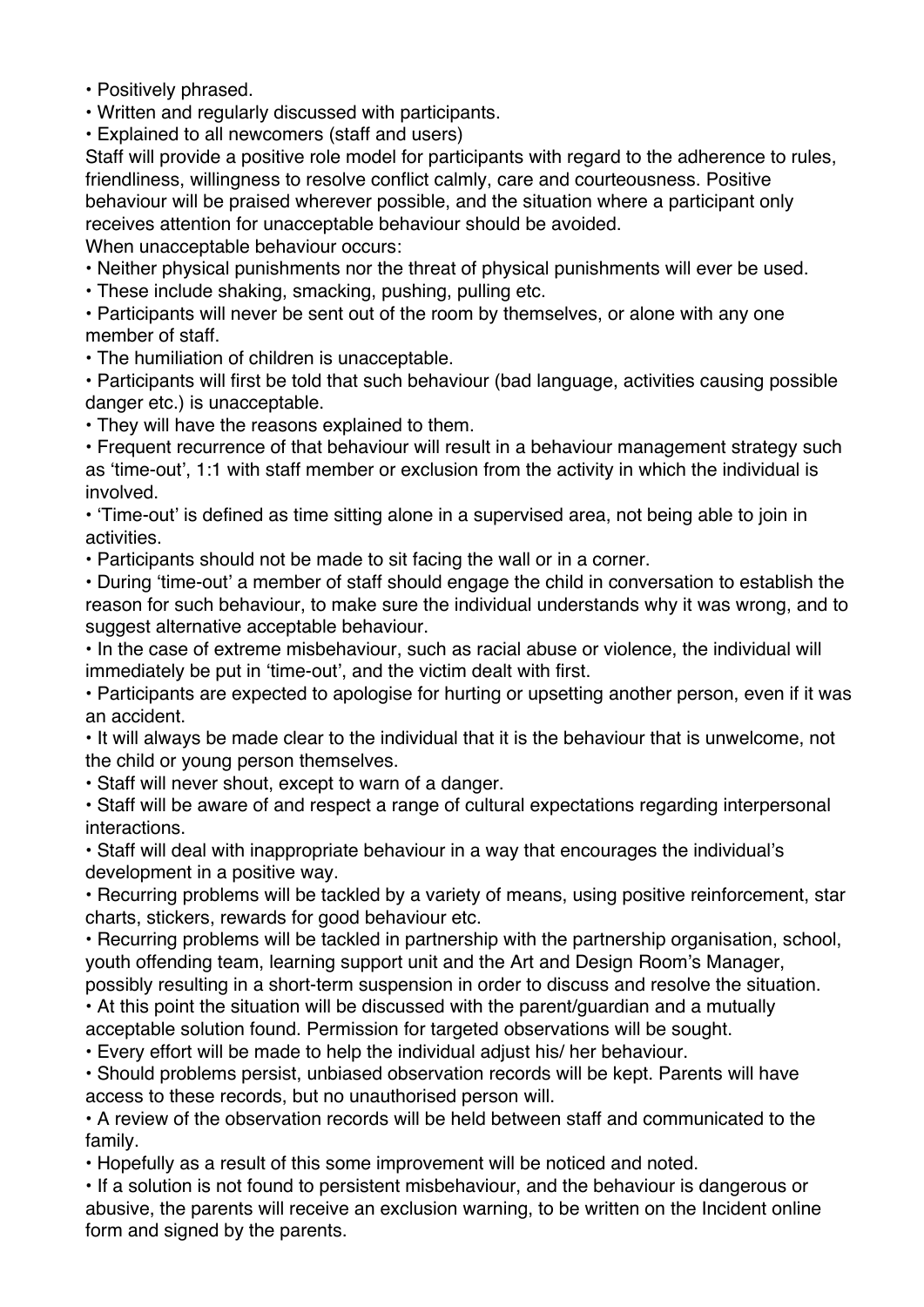• Further observations and the reviewed action plan will hopefully show some significant improvement in the individual's behaviour.

• Should there still be problems, exclusion will be deemed necessary, and will be written in the incident book, to be signed by a parent/carer. This is a last resort and should be avoided, but the safety of the group is paramount.

• Should they not want to sign; written notice will be sent to them.

• Parents should note that refunds would not be given in such cases, that should they wish the place to be held during the exclusion, it must be paid for.

• The individual will be allowed to return if he/she shows willing to alter their behaviour. Should dangerous or abusive incidents occur during this time, exclusion will be immediate and permanent.

• Staff will be made aware through induction, training, supervision, and appraisals that some kinds of inappropriate behaviour may be the result of an individual's Special Needs or environmental circumstances.

• In such a case the SEN-Co will research the condition, work closely with the staff team to support the family and do everything within our capabilities of supporting the individual's positive development.

If the Arts Manager believe that the child requires 1:1 support in the art class setting, the parents will be informed that it is not in the best interests of the child that they attend Art and Design Room and their membership will be deactivated.

Please be aware that these steps will only be taken with regards to our holiday arts club, which have been paid for. The Art manager has the right to refuse entry to any child member attending our after school club if they believe the child's behaviour to be unacceptable and /or pose a risk to the safety of the group. A parent will be called for immediate collection at the time of the incident. If the parent cannot collect the child and the child continues to pose a risk to the group the child will be asked to leave the setting.

The decision to cancel a child's place will be based on whether the child can;

- 1. Fully comprehend and adhere to our class rules.
- 2. Focus their attention and engage in a two-hour arts workshop.
- 3. Work independently, once instruction has been given, in supervised artist- lead sessions.
- 4. Grow in confidence and self-esteem in the Art and Design setting.
- 5. Conduct themselves in a manner that does not pose a risk of harm to themselves and other members of the group.

If, after a period of time, a change in the child's growth and development indicates the six criterions can be met, the parent can reapply for the child to attend. We recommend an elapsed period of one year after account deactivation. Prior to re-registration, please call the Arts Manager and arrange to book a full-day holiday arts club trial session. The Arts Manager will reassess the child's support needs and either offer/decline the application accordingly.

# **Health and Safety Policy Statement**

Our statement of general policy is:

- to provide adequate control of the health and safety risks arising from our work activities;
- to consult with our employees on matters affecting their health and safety;
- to provide and maintain safe equipment:
- to ensure safe handling and use of substances;
- to provide information, instruction and supervision for employees;
- to ensure all employees are competent to do their tasks, and to give them adequate training;
- to prevent accidents and cases of work-related ill health;
- to maintain safe and healthy working conditions; and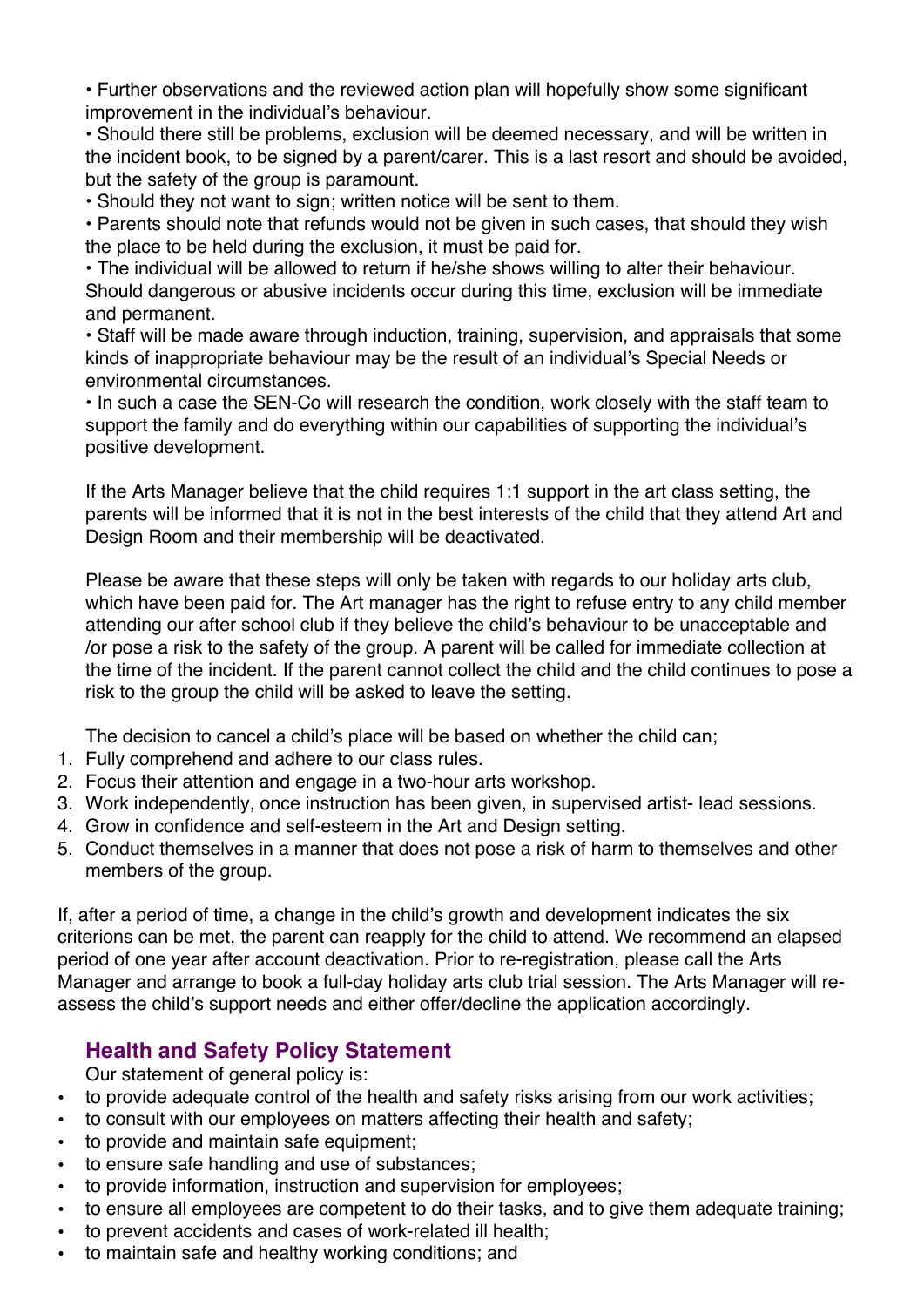• to review and revise this policy as necessary at regular intervals.

# **2.0 Responsibilities**

Overall and final responsibility for health and safety is that of Art and Design Room. Day-to-day responsibility for ensuring that this policy is implemented is delegated to the Arts Manager.

To ensure that health and safety standards are maintained and improved the following people have responsibility in the following areas

The Art Manager and other staff with supervisory responsibility

Induction of new staff in respect of office fire procedure and security procedures.

Updating and reviewing of all policies relating to health and safety.

Ensuring that all team members are provided with adequate information, instruction and training in all matters relating to their health & safety at work and for adequate supervision to ensure they adhere to health and safety policies and rules.

Ensuring that their team members are advised of the risks involved in working away from the office and that they are adequately trained to carry out such work.

Ensuring that all staff and volunteers in their own team are able to do risk assessments of their own working environments.

Ensuring that team members are provided with all equipment that they need in order to work safely.

Ensuring that all accidents in their area of responsibility are reported and investigated as appropriate

# **Advisor to Art and Design Room**

Provision of advice on changes to legislation or events that necessitate a review of existing policy and practice.

All staff have to:

Co-operate with supervisors and managers on health and safety matters;

Not interfere with anything provided to safeguard their health and safety;

Take reasonable care of their own health and safety; and report all health and safety concerns to their immediate Art manager.

# **3.0 Arrangements**

# **3.1 Risk assessments**

The following managers will be responsible for ensuring that risk assessments are undertaken: Arts Manager

The findings of the risk assessments will be reported to the Trustees of Art and Design Room. The managers as above will be responsible for arranging that appropriate action be taken where required.

**The relevant manager as above will check that the implemented actions have removed/reduced the risks.** 

Assessments will be reviewed every two years or when the work activity changes, whichever is soonest. These will be held in the offices of the project to which they relate as above. The risk assessments will be held in the relevant work place in order that they are accessible to people in those locations. Copies will be held on file with Art and Design Room.

# **3.2 Consultation with employees**

All employees will be involved directly in discussions involving their health and safety. This will take place at routine staff meetings and at other times as required. Employees are encouraged to raise any issue relating to H&S at staff meetings or immediately if the situation demands this.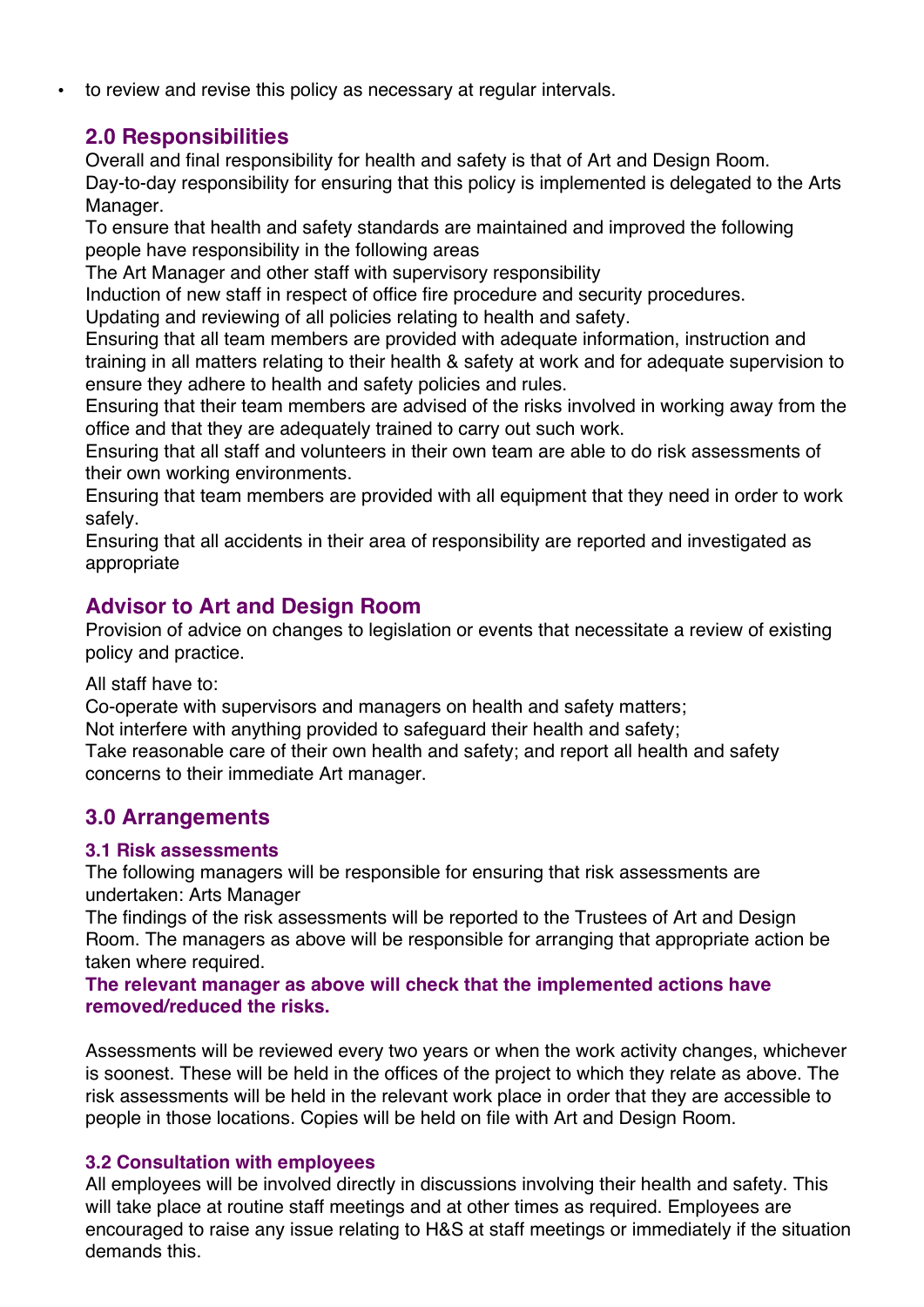# **3.3 Safe equipment**

The following managers will be responsible for identifying all equipment needing maintenance; ensuring effective maintenance procedures are drawn up; and ensuring that all identified maintenance is implemented: - Arts Manager

Any problems found with equipment should be reported to the relevant Art Manager, they would check that new equipment meets health and safety standards before it is purchased. These procedures will relate to equipment lent out to clients as well as that used on the premises. The relevant manager will ensure that equipment lent out from their premises is checked at regular intervals to make sure it is safe to use. In the case of portable electrical equipment this will include arranging and recording an annual Portable Appliance Test or other inspection as appropriate for each item.

# **3.4 Safe handling and use of substances**

The following managers will be responsible for:

Identifying all substances which need a COSHH assessment; Undertaking COSHH assessments;

Ensuring that all actions identified in the assessments are implemented; Ensuring that all relevant employees are informed about the COSHH assessments;

Checking that new substances can be used safely before they are purchased.

Assessments will be reviewed annually or when the work activity changes, whichever is soonest. A separate COSHH assessment will be conducted for work based in each premises.

# **3.5 Information, instruction and supervision**

The Health and Safety Law poster is displayed at each premise.

Supervision of young workers/trainees will be arranged/undertaken/monitored by the relevant line manager. Line managers are responsible for ensuring that our employees working at locations under the control of other employers are given relevant health and safety information.

# **3.6 Competency for tasks and training**

Induction training into general office routines and H&S will be provided for all employees by the relevant manager. Job specific training will be provided by the relevant line manager. Specific jobs requiring special training are;

Lone working

Working away from the Art and Design Room Office Home-working

# **3.7 Accidents/Incidents and first aid procedure.**

All accidents and incidents shall be assessed on the scene by a fully trained and appointed, first aider. No other member of staff may administer first aid.

The appointed person(s) for Art and Design Room Arts Education Centre are: Rosanna Apicella-Hill Arts Manager – Qualified First Aider

All appointed first aiders must repeat the course every 3 years. The first aid box is kept on site at reception. The first aider on site has a duty to ensure;

- 1. They completed a risk assessment of the setting.
- 2. They make the children aware of health and safety procedures at the park and remind children before they leave the setting of both the park safety rules and road safety rules.
- 3. Children must be supervised at all times and must walk in pairs.
- 4. They have access to a fully charged telephone.
- 5. They have access to all parents' emergency contacts of children attending, either through a printed/digital copy to accompany the register.
- 6. They have a fully equipped first aid box.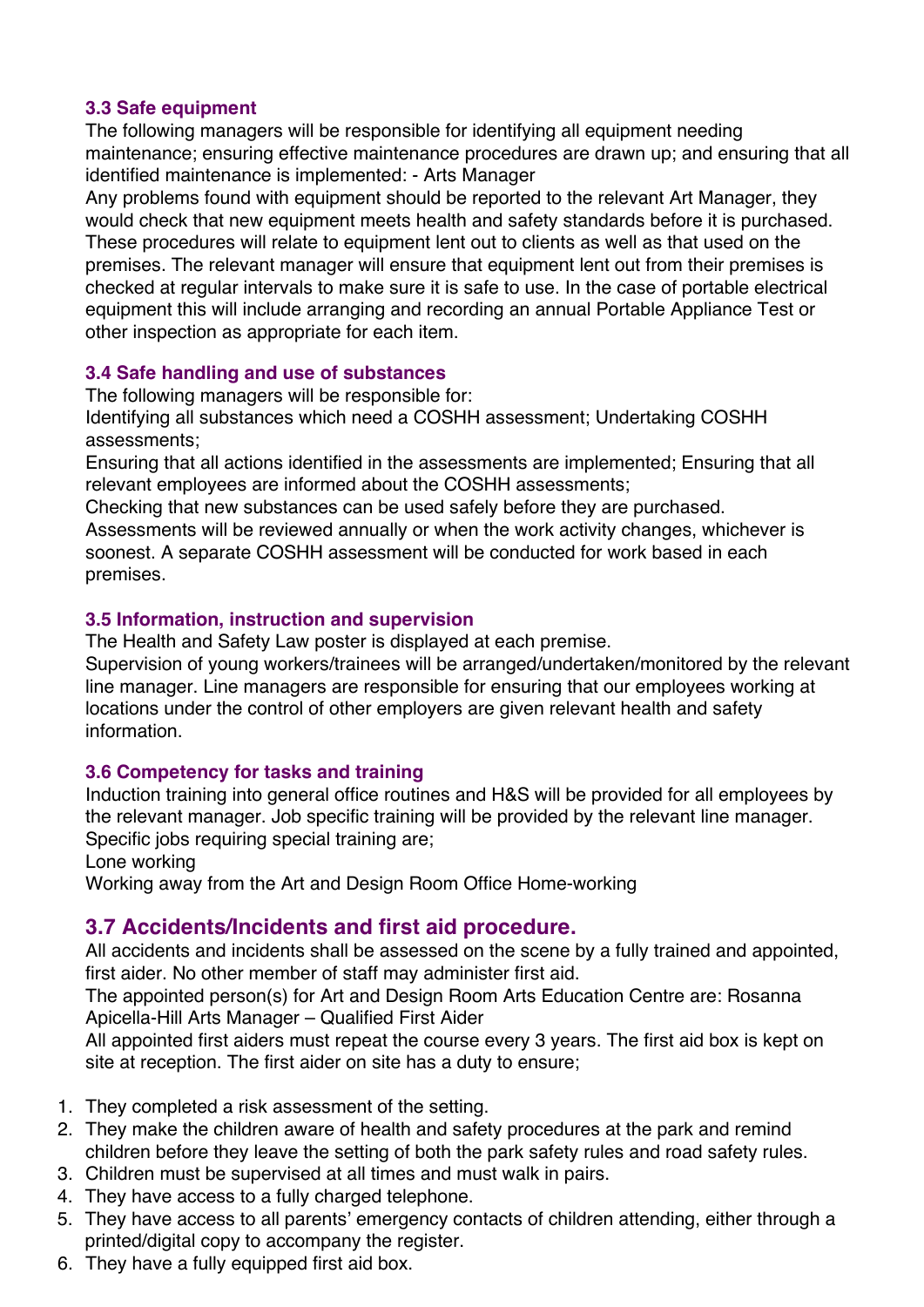7. There are staffs to supervise children in case one member needs to leave with the child in an ambulance. (2 adults must remain)

The first aider on the scene will assess the situation and administer first aid according to the training he/she has received and in line with the procedures laid out in '*First Aid' by St Johns Ambulance*. Other than water, the first aider will only use the first aid equipment that is in the first aid box to treat the child. Please be aware, we do not carry or administer creams, lotions, Calpol, freeze sprays, homeopathic remedies, cold packs, painkillers, inhalers, antihistamines or EpiPens.

| These items include: |                                         |
|----------------------|-----------------------------------------|
| $\cdot$ Eye Pad      | •Gloves                                 |
| • Finger dressing    | l• Face shield                          |
| • Scissors           | • Low adherent dressing                 |
| • Gauze swabs        | Hypoallergenic adhesive tape & plasters |
| • Burn dressing      | • Wound dressing                        |
| • Triangular bandage | <b>• Foil Blanket</b>                   |
| • Conforming bandage | <b>Eye Wash</b>                         |

How we respond to a first aid emergency.

- 1. If the first aider's initial assessment of the accident is minor, the child will receive the required care and reassurance. The parent will be informed about the minor accident upon collection.
- 2. If the child suffers a head injury and is breathing, conscious, and there are no visible signs of bruising, swelling, bleeding, loss of memory, or concussion the parent/carer will be called. The circumstances surrounding the accident will be explained in full and the parent will be asked if they wish to collect their child. If the child remains in our care we will conduct regular observations. If there is deterioration in the health of the child at any time we will call the parent immediately. See step 3.
- 3. If the first aiders initial assessment of the child is life threatening, the first aider will administer emergency first aid and both the parent and an ambulance will be called.

All accidents will be recorded in the accident log sheet once the Arts Manager has returned to the setting and has time to safely complete the data entry. Major accidents will be reported to emergency services.

# **3.8 Monitoring**

To check our working conditions, and ensure our safe working practices are being followed, we will

- Carry out a routine inspection of premises every week.
- Include H&S as a standing item on the agenda of all team meetings

A manager will be appointed to investigate accidents as and when they arise. Where it is felt that there is insufficient expertise within the staff team the trustees will be consulted with a view to obtaining external professional advice. The Charity Manager is responsible for investigating work-related causes of sickness absences. **The Art Manager is responsible for acting on investigation findings to prevent a recurrence.**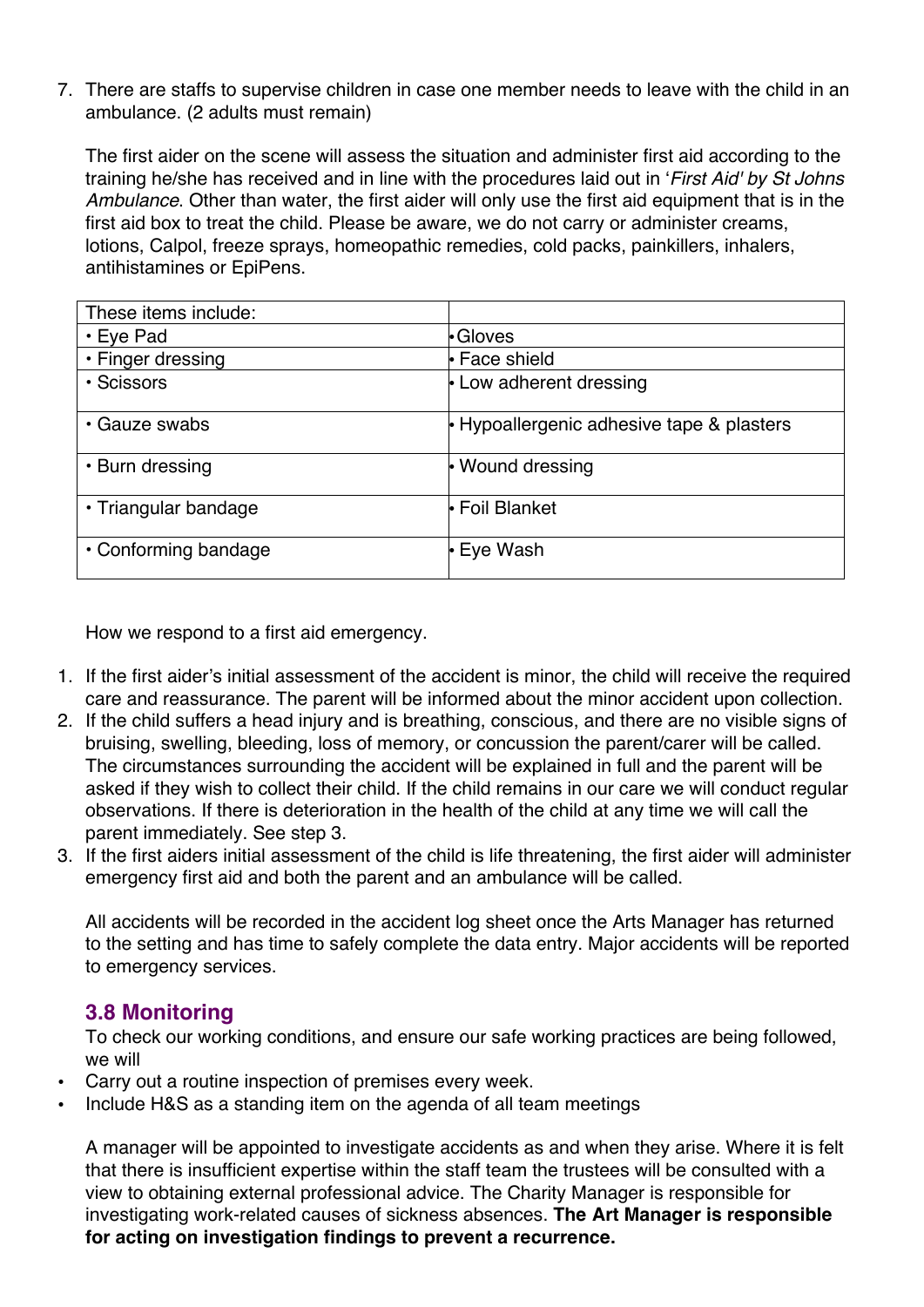# **3.9 Emergency procedures- Fire and evacuation**

**The Art Manager will be responsible for:**

**Ensuring that fire risk assessments are undertaken and implemented;** 

Checking escape routes

Testing fire alarms or ensuring they are tested by landlords;

Reviewing the emergency evacuation procedures;

Maintaining fire extinguishers adequately or ensuring that landlords do so.

# **Working in Partnership with Parents and Carers**

We believe that the most effective way to care for a child or young person is by working closely with parents, giving the child a sense of unity and community.

In order to achieve this, we:

• The Arts Manager will be easily accessible by email at artanddesignroom@gmail.com to book a meeting by request.

• All parents will be sent an email of our complete policies and procedures upon registration, we will hold a hard copy at Art club and they will also be available to view on the web site www.artanddesignroom.com

• Only parents and, in the case of an emergency where the parent is not contactable, the emergency contacts will be able to collect children under the age of 12, unless pre arranged with parents.

• Should another party need to collect your child, written permission and knowledge of the password is required.

• All staff should be friendly and approachable to parents.

• Confidentiality is applied to any and all information relating to the participant, his/ her family, their situation or history.

• Confidentiality will only be 'broken' on a need to know basis for staff or professionals who have a right of access in law.

• Where the parent is no longer the person with parental responsibility for the child, they will not be granted access to the child or their information if it is not appropriate for them to do so (see confidentiality and information sharing policy).

# **General Terms and Conditions**

The following Terms and Conditions apply to all members and non-member participants in relation to art clubs, art classes, art workshops, art camps and all other art events organised by Art and Design Room. By accessing or using the website of our service, you approve that you have read, understood, and agree to be bound by these Terms.

#### **General**

We intend to rely on the written terms set out in these terms and conditions for the service that we provide to you.

We may update these terms and conditions from time to time for legal or regulatory reasons or to allow the proper operation of Art and Design Room or changes to within which we consider appropriate.

We will give you reasonable notice in advance of implementing such changes by email where we hold a valid email address. Where the changes are significant we may also choose to text you with the new details of a valid mobile number.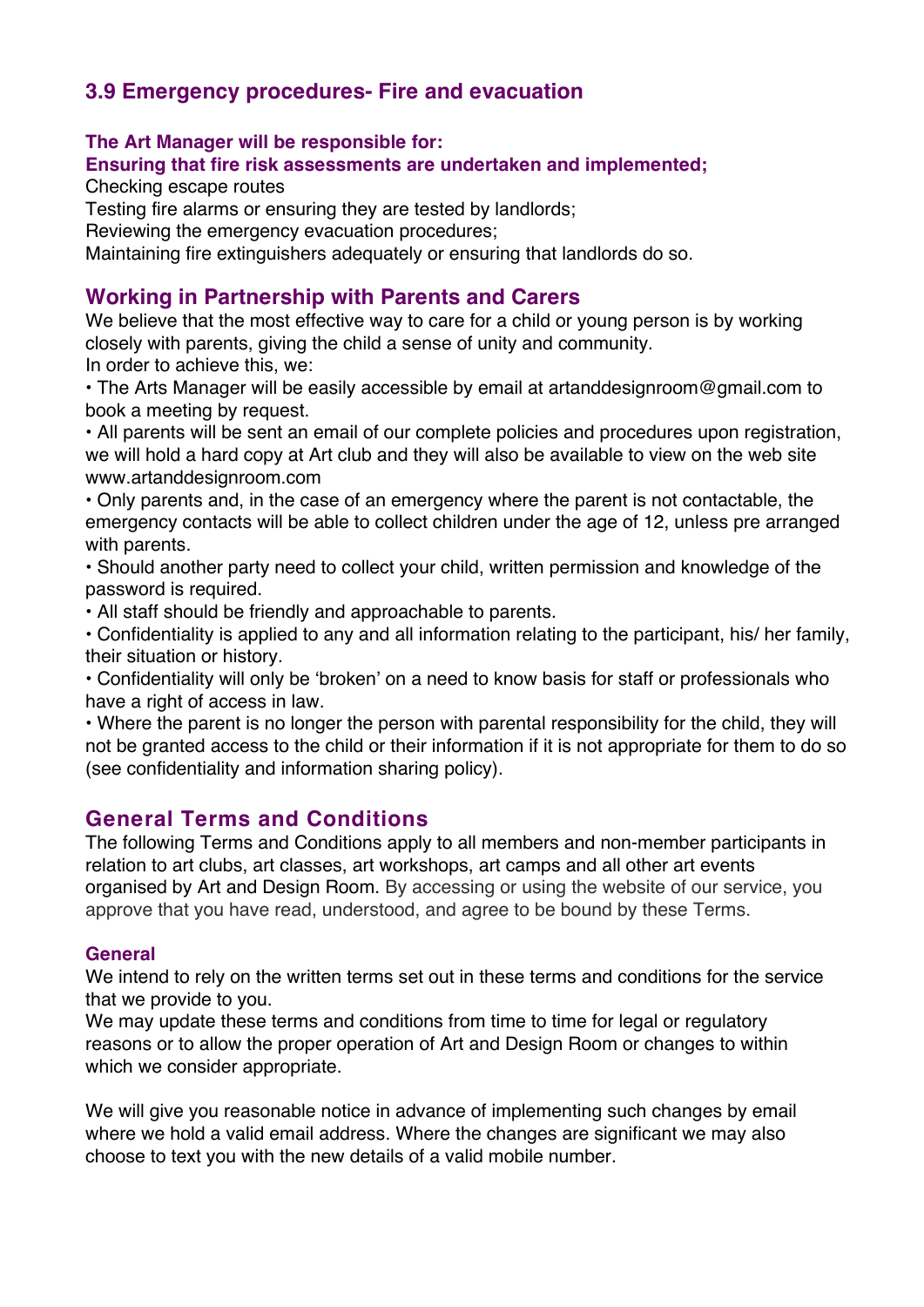#### **Bookings and Payment**

When making a booking for our service, you agree that: (i) you are responsible for reading the full item listing before making a commitment to book it: (ii) you enter into a legally binding contract to complete the check-out payment process.

The prices we charge for using our services / for our products are listed on the website. We reserve the right to change our prices displayed at any time, and to correct pricing errors that may inadvertently occur.

- Our art sessions run alongside the academic year.
- New art projects are offered each week.
- An art project can be 1 or 3 weeks long depending on the calendar.
- Bookings will open on the website www.artanddesignroom.com at least 3 weeks prior to the start of the first session and this date will be communicated to parents/carers through either the school's newsletter to parents, personal email, newsletters or e-flyers
- Sibling discount of 10% for multiple siblings is offered when one full booking has been made on a half termly basis.
- Booking and payment are required in full prior to the start of any new art project.
- Booking and payment are made online through the website www.artanddesignroom.com via the Stripe app.
- Customers may only pay by bank transfer or cash if confirmation has been granted for this.

Once the booking is complete, customers will receive an email of confirmation. Although we try to ensure all children have a place on the art clubs, if a particular club, course or workshop becomes fully booked customers will have the option to be placed on a waiting list.

Upon the first registration and in order to comply with heath and safeguarding regulations Art and Design Room have online booking system that will ask for your contact information including any allergies, medical conditions and/or special educational needs of the child attending the art club, course or workshop. It is the duty of the parents/guardians to keep Art and Design Room up to date with any changes.

#### **Retention of right to change offering**

We may, without prior notice, change the services; stop providing the services or any features of the services we offer; or create limits for the services. We may permanently or temporarily terminate or suspend access to the services without notice and liability for any reason.

#### **Health issues**

Please notify us when you make a booking whether any individual/child has any health, allergy or learning issues. We do not offer or provide any medical supervision and our Sessions may not be suitable for all children.

# **Cancellations and Refunds**

After booking and payment has been made the customer has a cooling off period of 7 working days to make a cancellation if they so wish in accordance with Consumer Protection (Distance Selling) Regulations 2000.

A full refund will be provided if the request is made within 7 days of the initial booking we will make any refunds due to you as soon as possible, using the same method you used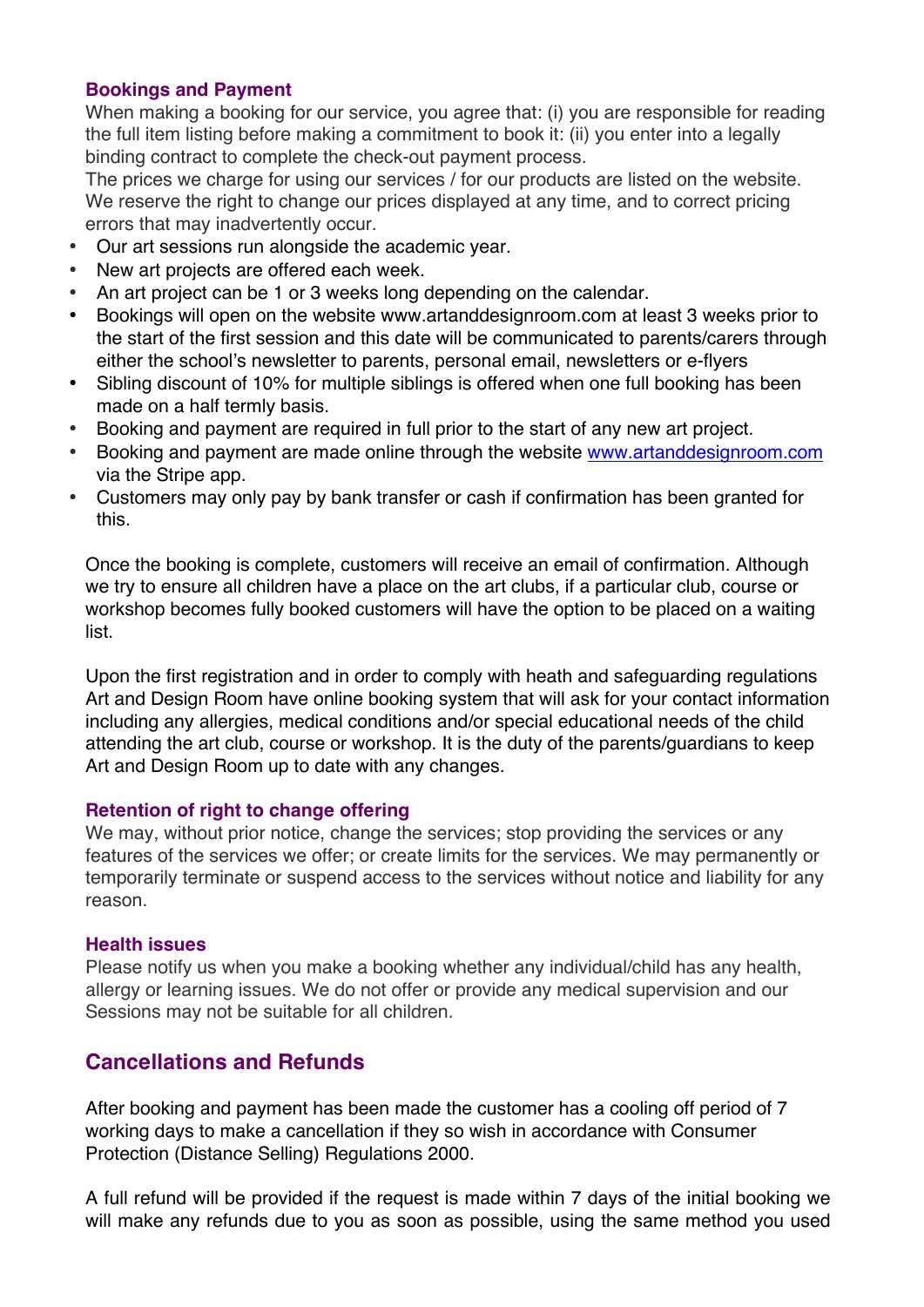for payment. If a cancellation is made during the half term/full term course, then no refund is given.

#### **Cancellation by customer**

If a participant is unable to attend a class then Art and Design Room must be informed as soon as possible so that the Tutor / Artist Educator can be notified.

No refunds for missed or absent sessions will be issued, unless special consent has been confirmed by the teacher/tutor with minimum of 24 hours written notice prior to the class taking place to which credit for one future class can be issued.

#### **Cancellation by Art and Design Room**

If sessions are cancelled by Art and Design Room a cover tutor will be arranged, or alternative online class options given, or credit for future classes. If none of these options are viable a request for a refund can be offered.

If Art and Design Room is forced to close due to an external factor such as bad weather, infectious or contagious disease outbreak, power cut, or other industrial action, by order of Local Authority or Environmental Health, customers will be offered either online classes, credit for the amout paid to put toward future or rescheduled classes or in certain circumstances a full refund can be requested within a 30 day period from the start of the cancelled classes. Any requests for refunds after a 30 day period will not be issued.

#### **Trial session**

Art and Design Room offers a non obligatory trial session (One paid session per person). If you make a booking for a Trial session (being a single trial lesson) and then wish to make a booking for Term Sessions within the same Term, the fee paid for the Trial session will be deducted from the fee payable for the Term Sessions using a discount code.

#### **Collections from after school clubs and workshops**

It is the parents/guardians responsibility to collect their child from the art club on time. If the parent/guardian wishes for their child to be collected by someone else, then please inform us either by email through the website or by phone or text on 07809235534. Please sign off your child upon collection.

#### **Public Liability**

#### **We are responsible to you for foreseeable loss and damage caused by us**

If we fail to comply with these terms, we are responsible for loss or damage suffered that is a foreseeable result of our breaching this contract or our failing to use reasonable care and skill, but we are not responsible for any loss or damage that is not foreseeable. Loss or damage is foreseeable if either it is obvious that it will happen or if, at the time the contract was made, both we and you knew it might happen; for example, if you discussed it with us during the booking process.

#### **We do not exclude or limit in any way our liability to you where it would be unlawful to do so**.

This includes liability for death or personal injury caused by our negligence or the negligence of our employees, agents or subcontractors; for fraud or fraudulent misrepresentation; or for breach of your legal rights in relation to our services. Please note that we hold public liability insurance for £5,000,000.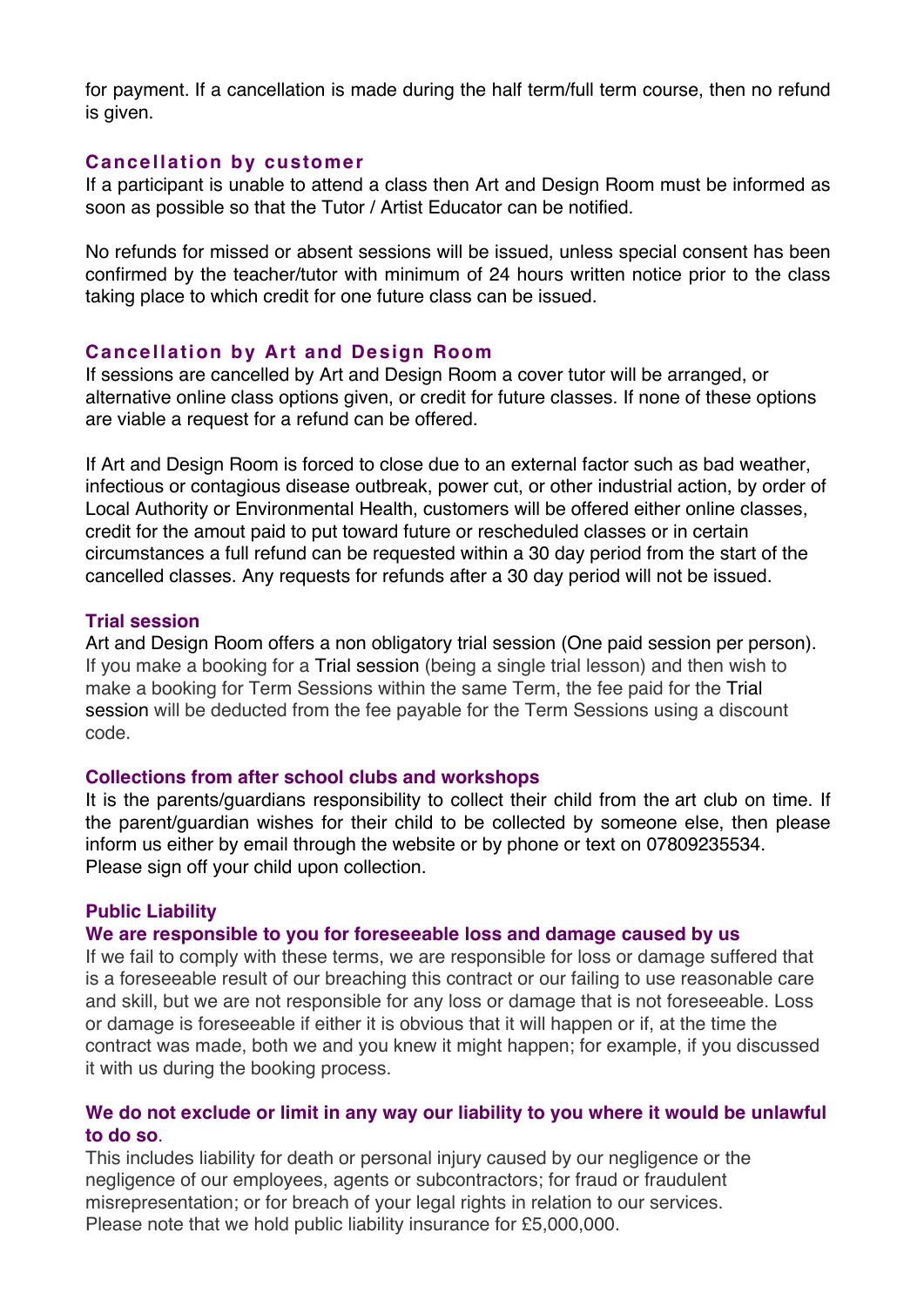#### **Holiday Art Camp**

Art and Design Room will endeavour to release weekly activity planners highlighting arts workshops and trips no less than two weeks prior to the start of each school holiday. Planners will be sent to parents by email and will also be made available at the centre, on Facebook page 'art and design room' and website under 'events'. Changes to the creative program will only be made if a visiting artist has called in sick or cancelled the booking, in which case our staff will offer a similar workshop, if it is within the scope of their ability or offer an alternative art session that may include a film. We only show PG and U films at Art Camp.

#### **What to bring to Art Camp:**

One rucksack/bag (to fit lunch and snacks) Refillable water bottle Packed lunch Sunhat Sun cream (spray creams are easier for staff to help apply without contact) **Please** *always* **pack a light raincoat, a warm coat in the winter season and suitable** *all weather* **footwear. Sliders/sandals can cause trips and falls in younger children.** 

#### **Packed Lunch Guidelines**

Please use a lunchbox for food so that it can be tightly sealed. Children are with us for up to 5 hours during holiday arts club and we are an active group. They get really hungry! If they have not had time for breakfast before they arrive please provide them with something they can eat when they arrive at 10 am e.g. a croissant, banana or breakfast bar. We always eat lunch at midday. Please consider packing a late afternoon snack. We offer juice and a biscuit at 2 pm but this often is not enough for your little ones! Please **do not** pack anything containing nuts or fizzy, caffeine, or energy drinks. These will be confiscated and returned to parents upon collection. We can offer water as an alternative.

#### **Clothing**

Art and Design Room art club's tutors will do their best to ensure that the clothing of the art class participant is protected from the art materials used, however we accept no responsibility for any damage to your child's clothing before, during or after any our sessions.

#### **Sickness, late arrivals and early pick-ups:**

- Parents must inform the Arts Manager by calling or texting 07809235534 if their children are arriving later than 10 am for Holiday Club, as this is when the workshops start.
- Please notify the Arts Manager in the morning if you will be collecting early.
- Please contact the Arts Manager by calling or texting 07809235534 before 9 am if your child is sick or unable to attend a session.

#### **Special Offers and Discount codes**

- Discount vouchers or offers can only be used for the purpose stated.
- Only one offer or discount code can be used per booking.
- Each voucher code can only be used once per customer.
- Offers and discounts may be withdrawn at any time.